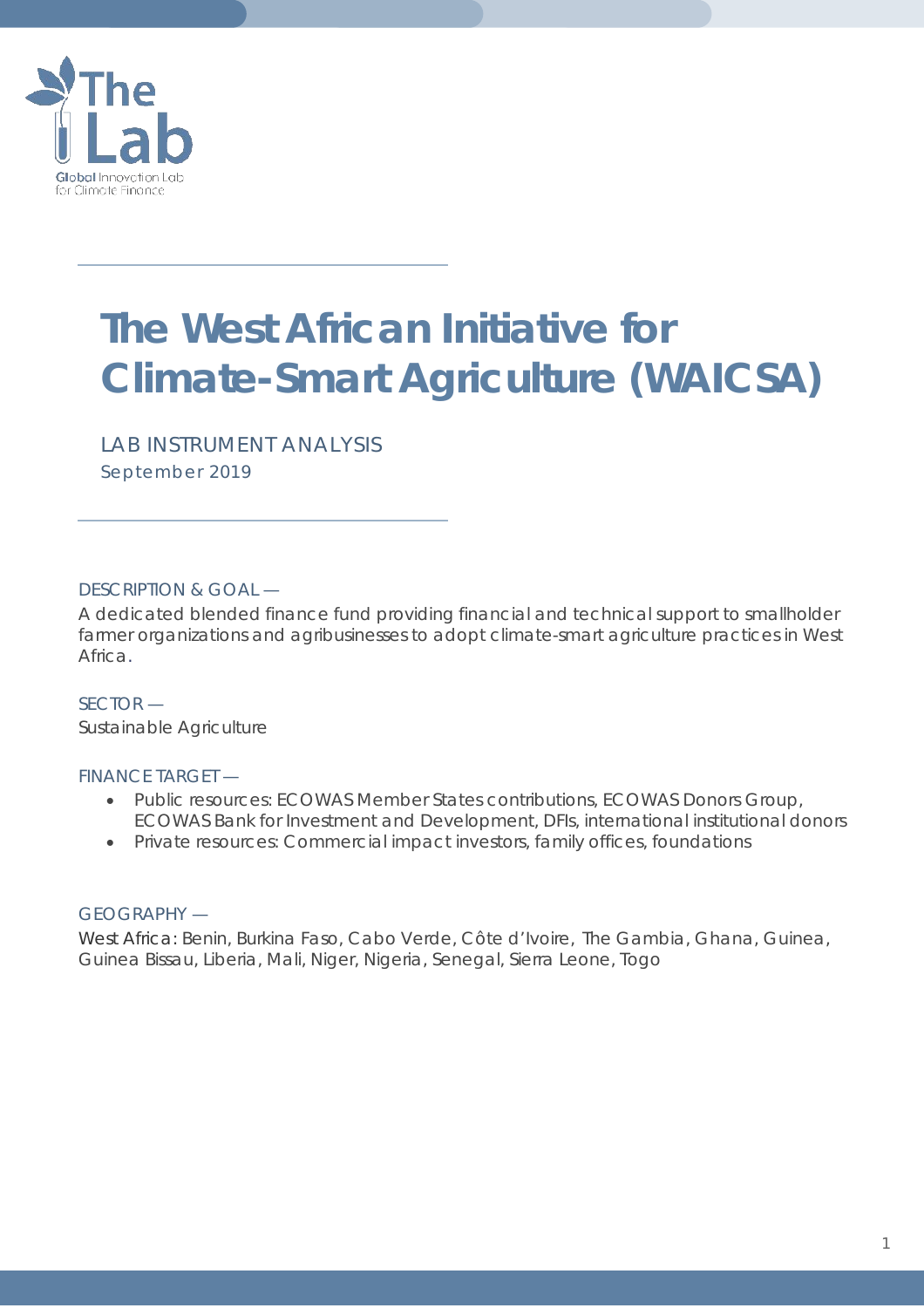The Lab identifies, develops, and launches sustainable finance instruments that can drive billions to a low-carbon economy. The 2019 Global Lab Cycle targets four specific sectors across mitigation and adaptation: blue carbon in marine & coastal ecosystems; sustainable agriculture for smallholders in West and Central Africa; sustainable energy access; and sustainable cities.

### AUTHORS AND ACKNOWLEDGEMENTS

The authors of this brief are Daniela Chiriac, Soumaila Diakite, Rosaly Byrd, and Randy Rakhmadi.

The authors would like to acknowledge the management teams and other professionals from the ECOWAS Commission and EBID, the proponent organizations, for their support during the analytical process. We would also like to acknowledge the following professionals for their cooperation and valued contributions, including the proponents Hon. Commissionner Sékou Sangaré (ECOWAS), Mr. Abdoulaye Fall (EBID), Alain Sy Traore (ECOWAS), Pierre Haas (ECOWAS), Dethie Ndiaye (ECOWAS), Hugues Goa (EBID), P. Rodrigue Takougnadi (EBID), and Dr. Ablassé Bilgo (RAAF); and the working group members Mike Adu Gyamfi (EBID), Catherine Bureau (Fondation Avril), Alice Caravani (UK BEIS), Mark Ellis-Jones (F3 Life), Augustin de Vitry (Fondation Avril), Tanja Havemann (Clarmondial), Giles Henley (UK BEIS), Daniel Kandy (US DoS), Dr. Niéyidouba Lamien (CORAF), Benhan Limketkai (Kois Invest), Philippe Leroux (Fondation Avril), Zano Mataruka (IFC), Serge Mayaka (Akipeo), Alberto Millan (CGIAR), Raphael Stein (BNDES), Jutta Werner (BMU), and Dr. Robert Zougmore (ICRISAT). The authors would like to acknowledge the contribution of the experts Nicolaus Cromme (CFC), Evan Girvetz (CIAT), Astrid Manroth (independent), Todd Rosenstock (ICRAF), Amath Pathe Sene (IFAD), and Sebastien Subsol (IFAD), and practitioners Dr. Louis Koko (OCP Africa) and Kenneth Ukaoha (NANTS Nigeria).

The authors would also like to thank Ben Broche, Barbara Buchner, Angela Falconer, Valerio Micale, Tatiana Alves, Elysha Davila, Angela Woodall, Maggie Young, and Angel Jacob for their continuous advice, support, comments, design, and internal review.

The Lab's 2019 programs have been funded by the Australian, Dutch, German, and UK governments, as well as Bloomberg Philanthropies, GIZ, the International Fund for Agricultural Development (IFAD), the Rockefeller Foundation, and the Shakti Sustainable Energy Foundation. Climate Policy [Initiative](https://climatepolicyinitiative.org/) serves as Secretariat and analytical provider.

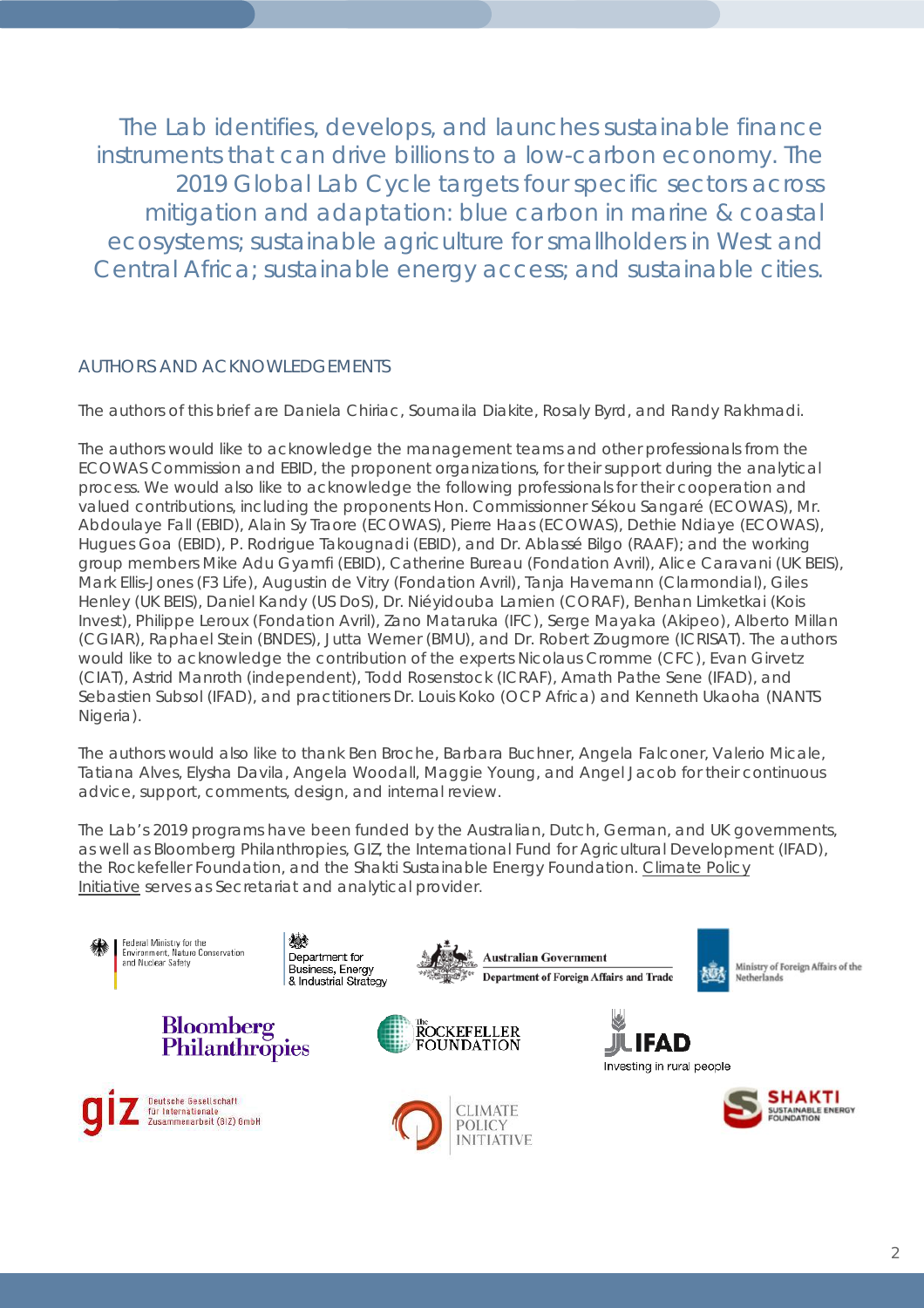# **1. CONTEXT**

*Although West African smallholder farmers are among the most vulnerable to the impacts of climate change, the financing needed to help them adapt and build resilience is largely missing.*

West African smallholder farmers are among the most vulnerable to the impacts of climate change. Smallholder farms (between 1-10 hectares) supply up to 80% of produce for sub-Saharan Africa's food markets. Temperature increases, changing rainfall patterns, and increased frequency of floods and droughts are already impacting agricultural productivity (Ouédraogo et al., 2018). If no adaptation action is taken, yields of crops like maize and sorghum could decline by 5-25% over the next decades in the region (Rhodes et al, 2014).

However, the financing needed to help them adapt and build resilience is largely missing. At the moment, less than 1% of banking credit is directed towards the agricultural sector in African countries. Smallholders are particularly disadvantaged due to finance institutions' perceived risk and high transaction costs (AGRA, 2017).

Despite the challenges, the sub-Saharan Africa food system presents considerable investment opportunities. With appropriate investments, agricultural production and agribusinesses could grow three-fold to represent an industry worth US\$ 1 trillion by 2030 (from US\$ 313 billion in 2010) (World Bank, 2013). Climate-smart agriculture (CSA) provides ways to build farmers' resilience and adapt to climate change, while sustainably increasing productivity and incomes.

A regionally driven blended fund incentivizing climate-smart agricultural (CSA) practices and technologies provides a way to address the financing and knowledge gap in the agricultural sector. Such a fund can improve smallholder farmers' access to financial services tailored to their needs, increasing their ability to invest in and adopt CSA practices, and ultimately better absorb climate shocks.

# *CONCEPT*

# **2. INSTRUMENT MECHANICS**

*The West Africa Initiative for Climate-Smart Agriculture (WAICSA) will provide financial and technical support and incentivize smallholder farmers to adopt climate-smart farming practices and technologies in the West African region.*

WAICSA is a blended finance mechanism initiated by the Commission of the Economic Community of West African States (ECOWAS), which is comprised of 15 Member nations. WAICSA supports the uptake of climate-smart agricultural practices through the provision of grants for technical assistance and subsidized-rate loans, guarantees and equity investments for smallholder farmer organizations and agricultural businesses.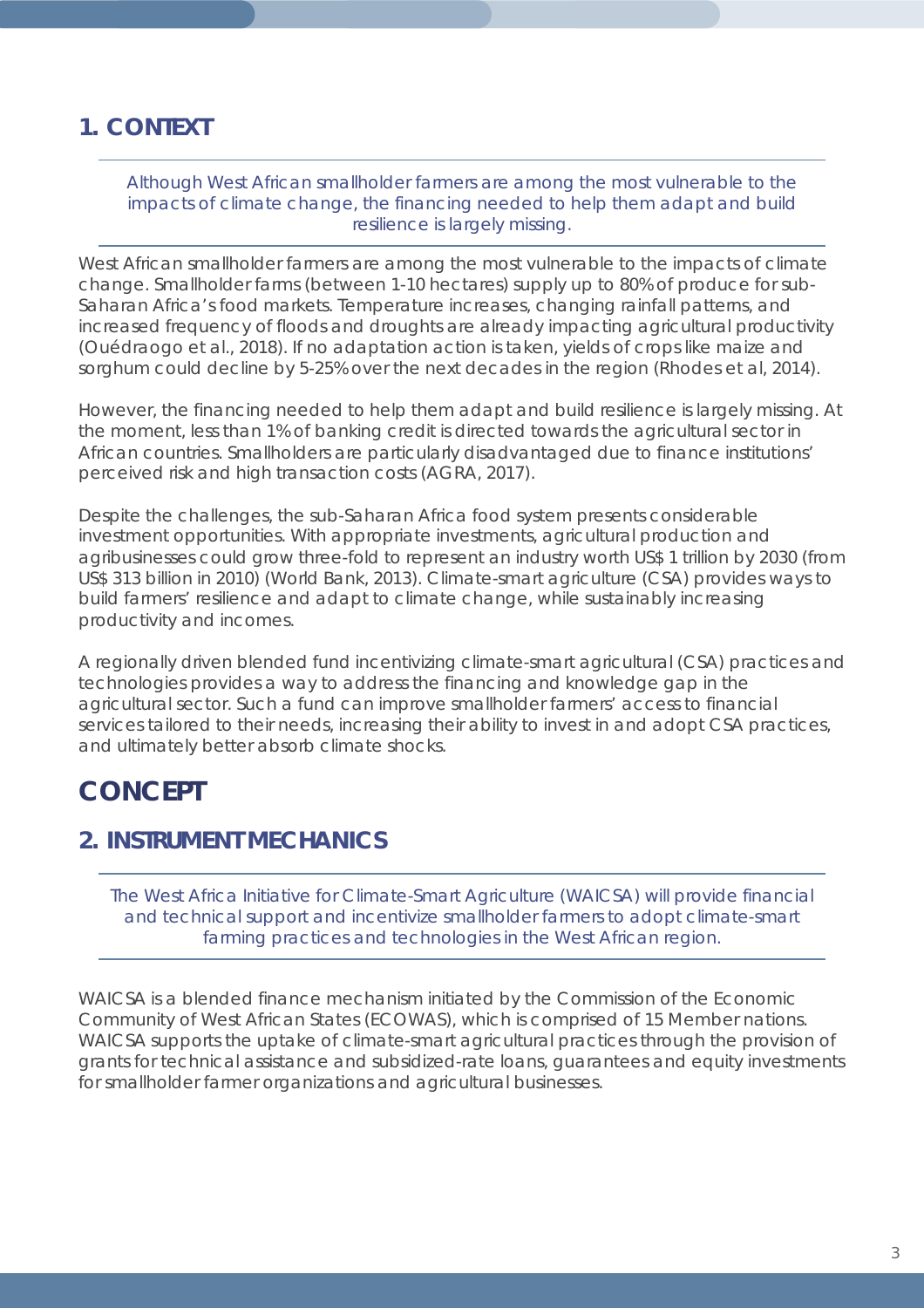#### $2.1$ INSTRUMENT DESIGN

WAICSA has two main components:

**1. The Financing Facility (FF)** accounts for a minimum of 80% of the Fund and operates through loans, guarantees, and equity investments. It is managed by the ECOWAS Bank for Investment and Development (EBID).

- Loans will be provided at concessional/subsidized rates (i) directly by the fund manager to agribusinesses; and (ii) through local finance institutions (LFIs) such as local banks or microfinance institutions to agribusinesses and farmer organizations. The loan terms will include conditions related to the adoption of CSA by the smallholder farmers with whom the recipients of the loans are engaging. Loans will be the predominant instrument of the financing facility.
- Guarantees will act as a de-risking mechanism to incentivize the engagement of financial intermediaries with agribusinesses and farmer organizations. Single-loan guarantees or a portfolio guarantee fully funded by WAICSA will be contracted through a third-party scheme<sup>[1](#page-3-0)</sup> or managed directly by the fund manager. The guarantees will be granted on a case by case basis for first-time loan applicants, mainly farmer organizations.
- Equity investments will potentially be made directly by the fund manager and will target agribusinesses working with smallholder farmers. Adoption of CSA by the farmers will be stipulated as conditions in the investment and shareholders' agreements.



### *Figure 1: WAICSA instrument mechanics*

**2. The Technical Assistance (TA) Facility** accounts for up to 20% of the Fund. It is managed by the Regional Agency for Agriculture and Food (RAAF), and is funded through grants from the 15 ECOWAS Member States and donors. It extends grants to help farmers implement CSA practices, and to help LFIs integrate climate-smart metrics into their loan products.

#### $2.2$ KEY STAKEHOLDERS

# 2.2.1 INVESTORS

 $\overline{a}$ 

**Contributions from the ECOWAS Member States and investments from the fund manager will catalyze investments from external sources.** WAICSA is structured as a blended finance fund

<span id="page-3-0"></span><sup>1</sup> Such schemes are provided at a cost to partially hedge the credit risk of local banks or microfinance institutions. Some examples of providers include the African Guarantee Fund (AGF) [\(https://www.gogla.org/african-guarantee-fund-agf-0](https://www.gogla.org/african-guarantee-fund-agf-0)) and PROPARCO [\(https://www.proparco.fr/en/financial-instruments\)](https://www.proparco.fr/en/financial-instruments).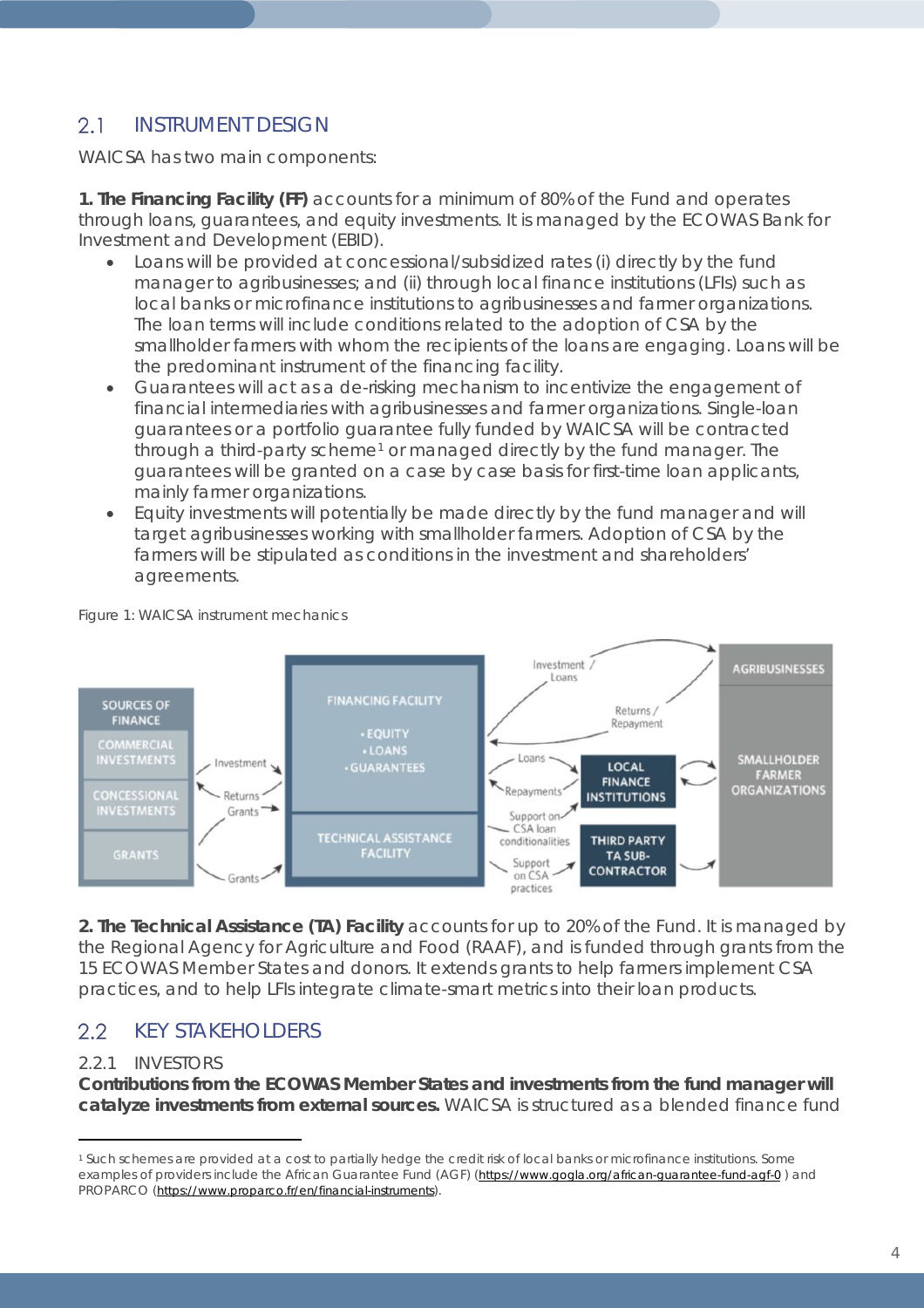with a target size of US\$ 80 million. It is structured into three different classes of investors, each of them featuring a distinct risk/return profile with returns being paid following a waterfall principle (more details in Annex 8.1).

# **Financing Facility investors:**

- Class B (22%): ECOWAS public resources will provide the first loss tranche, thus bearing the highest risk and serving as a risk buffer for the more senior classes of investments. This tranche is designed to stimulate Class A senior and mezzanine participation.
- Class A mezzanine (31%): This ranks junior to the class A senior tranche, and is designed for development finance institutions, impact investors. This tranche provides a lower level of risk.
- Class A senior (47%): This includes the most senior investments, featuring lower risk, while also enjoying the highest priority in terms of capital repayments and return payments. This tranche aims to attract private impact investors and family offices and the fund manager, EBID.

# **TA Facility and guarantee mechanism funders**

Both the TA Facility and the guarantee mechanism will be financed through grants and subsidies from ECOWAS public resources, the ECOWAS donors' group<sup>[2](#page-4-0)</sup> and other international institutional donors & foundations.

# 2.2.2 LOCAL FINANCE INSTITUTIONS

 $\overline{a}$ 

Approximately 80% of the Fund Facility will be dedicated to credit lines which will be channelled through intermediaries such as local banks and microfinance institutions. For the first stage loans (Fund Facility to LFIs), the interest rates will be fixed at levels below commercial market rates. The loan/financing agreement will stipulate the obligation for the financial intermediaries to apply concessional interest rates for the second stage loans (from LFIs to end-users) in addition to the condition to integrate climate-smart metrics into their loan products to farmer organisations or agribusinesses.

# 2.2.3 SMALLHOLDER FARMERS, FARMER ORGANIZATIONS AND AGRIBUSINESSES

To stimulate the adoption of CSA practices by smallholders, the Fund will require and consolidate the formal linkages that smallholder farmers have established with: (i) farmer organizations<sup>[3](#page-4-1)</sup> and (ii) agribusinesses.<sup>[4](#page-4-2)</sup> Loans to farmer organizations, through LFIs, will be used for projects developed by smallholder farmers that are formally registered as cooperatives or associations. Loans to or investments into agribusinesses along the supply chains will be used in contexts where contract farming is prevalent. The CSA conditionality will be embedded within the elements typically included in production contracts (ex., specific CSA inputs on credit, training of CSA production methods, other extension services related to CSA projects). Monitoring of the loans will be ensured by the fund manager on the financial aspects and the TA facility manager on the adoption and implementation of CSA practices and technologies.

<span id="page-4-0"></span><sup>2</sup> The Donors Group includes mainly: USAID, the European Union, the French Development Agency (AFD), the Swiss Agency for Development and Cooperation (SDC), the Spanish Agency for International Development Cooperation (AECID), GIZ, the World Bank.

<span id="page-4-1"></span><sup>3</sup> Equivalent to "smallholder farmers' association", "cooperatives", "farmer collectives", "rural producer associations", indicating groups of farmers acting collectively" (Poole & de Frece, 2010)).

<span id="page-4-2"></span><sup>4</sup> The term "agribusiness" is equivalent to "small and medium sized agro-enteprises (SMAEs)" (FAO, 2017) and it includes: agricultural input and technology suppliers, produce buyers or intermediaries, processing companies, supermarkets, exporters etc.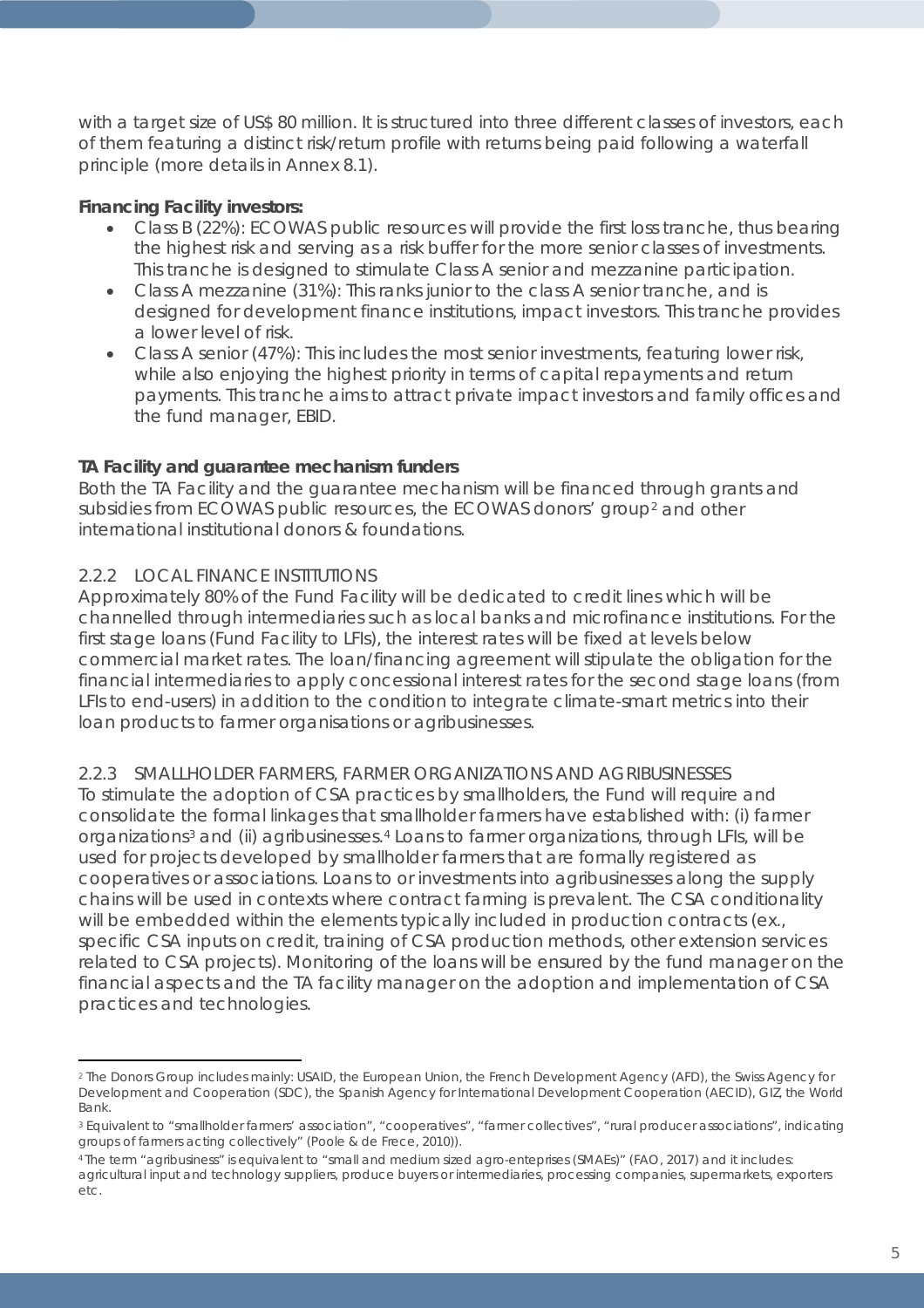#### $2.3$ CSA PRACTICES AND TECHNOLOGIES

In determining the eligibility of projects submitted for loans, the relevance of the CSA practices involved will play a central role. The assessment of the CSA dimension of projects will be based on criteria that combine the three main pillars of CSA: economic, social and environmental sustainability, as well as appropriateness for the local agro-ecological conditions, local market conditions (FAO, 2013; Rosenstock et al., 2019; Bilgo and Kaire, 2015) and feasibility of monitoring the implementation. Quantitative evidence will be required for each one of the projects based on the specific criteria listed in Annex 8.2.1 and exemplified in Annex 8.2.2.

# **3. INNOVATION**

 $\overline{a}$ 

*By including a CSA conditionality and providing guidance and technical support to smallholders and local financial institutions in West Africa, WAICSA offers a unique way to overcome barriers associated with financing and adoption of CSA practices.* 

#### BARRIERS ADDRESSED: CHALLENGES TO CLIMATE-SMART AGRICULTURF  $3.1$ FINANCING AND IMPLEMENTATION

WAICSA overcomes barriers to the financing and adopting of CSA practices by smallholder farmers. These barriers include:

**Limited knowledge & capacity** of LFIs to implement and support CSA projects. The Fund's TA component will build the capacity of LFIs to include CSA metrics into their loan products and internal processes (Ruete, 2015). The Fund will also increase awareness and political consensus on the importance of CSA investments, in coordination with the ECOWAS Member States.

**Lack of investment in smallholder agriculture**. Public and private investments into agriculture remains insufficient, particularly in sub-Saharan Africa, due to high transaction costs and the inherent risks associated with the sector (FAO, 2013). The Fund will use blended finance and guarantees to de-risk and crowd-in private investments, while the TA Facility will further derisk investments, providing support for CSA practices that offer improved productivity and income, to ensure repayment.

**Credit systems poorly adapted to smallholder needs.** There remains a large gap between financial services offered and the needs of smallholders globally (RAF, 2016). The Fund will work with LFIs and agribusinesses to provide affordable financial products that are tailored to smallholders (i.e. time between harvests, input purchases, and repayment structures).

**Weak adoption of CSA** by smallholders. Weak adaption can result from limited financial incentives and high upfront costs, lack of information, and perception of risk (Bayala et al., 2016; Ouédraogo et al., 2018). Short-term needs during the transition period can also mean drop-off, even after initial adoption of CSA (Barnard et al., 201[5](#page-5-0)).<sup>5</sup> The Fund will address this barrier with TA to ensure that smallholders can adequately adopt CSA measures that are context-specific. Monitoring will help in determining where and why drop-off is occurring.

<span id="page-5-0"></span><sup>5</sup> Although most practices have been shown to improve incomes, there can be a delay in seeing these benefits and payoffs after initial adoption, resulting in the inability to address short term needs. Because of this, smallholder farmers may abandon the CSA practices with fear that they will not pay off, or because of the high upfront costs associated with them.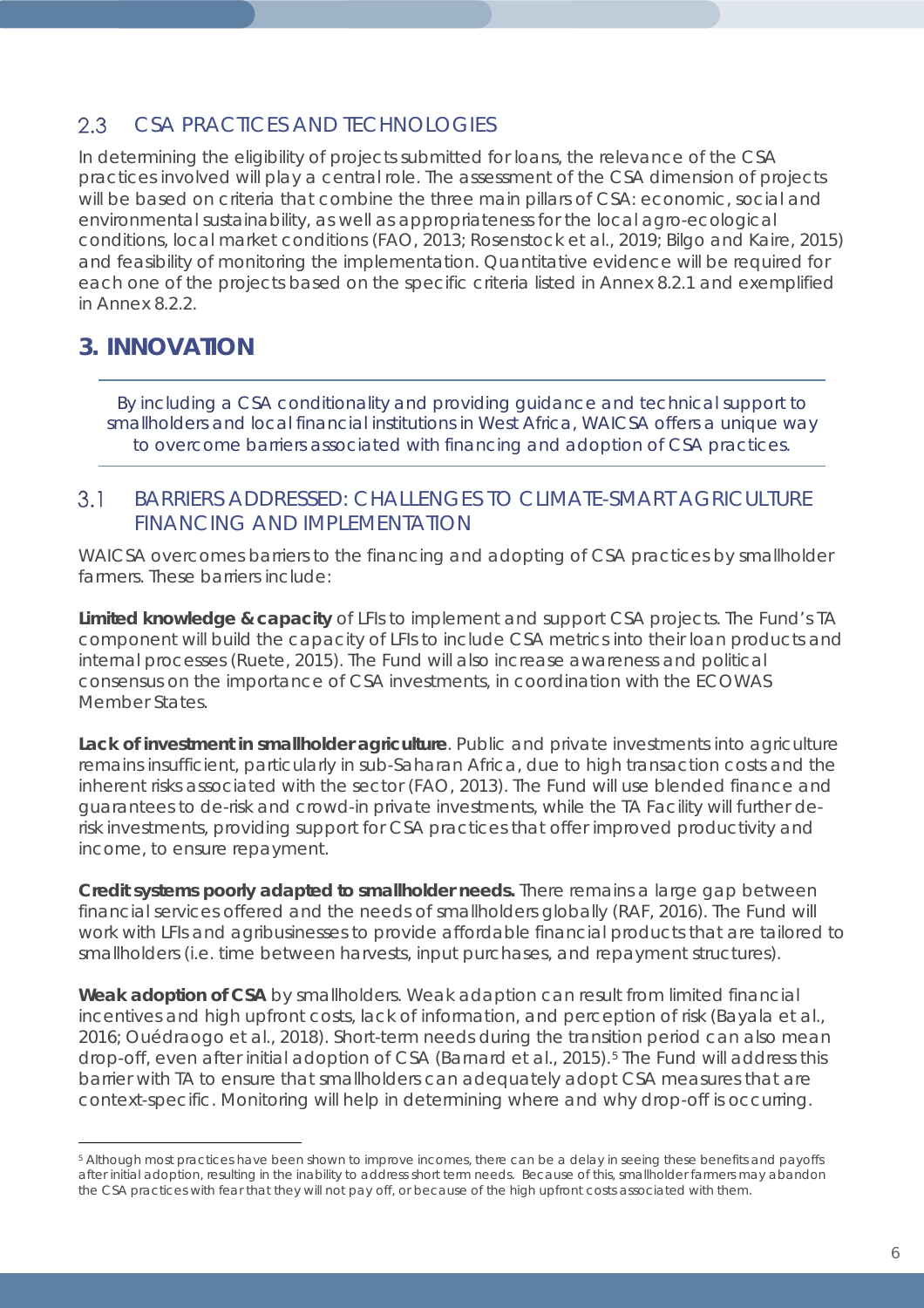#### $3.2$ INNOVATION: CSA-ADOPTION CONDITIONALITY ON FINANCIAL PRODUCTS AND A SMALL TICKET SIZE

WAICSA is the only blended finance fund operating in West Africa that has a specific focus on increasing the uptake of CSA practices by smallholder farmers. The provision of subsidized interest rate loans for smallholders and agribusinesses of ticket size below US\$ 1 million makes credit more accessible, while the technical guidance on CSA implementation bridges the knowledge gap. The Fund also builds the capacity of LFIs to design loan products with CSA adoption conditions, helping mobilize additional resources for this sector.

To better understand the current landscape of sustainable agricultural financing and identify where WAICSA would be most valuable, the Lab Secretariat gathered information from 24 comparable existing instruments (see Annex 8.3). WAICSA differentiates itself from other instruments with the following components:

**West Africa leadership and geographic focus.** Of the comparable instruments reviewed by the Lab analysts, some have financed projects in West Africa, but none have an explicit focus on this region. Moreover, unlike other funds that are present in the region, WAICSA is locally driven and establishes an important precedent with regional public resources, providing the capital necessary to de-risk private investments.

**CSA conditionality.** Although many funds have environmental standards, no comparable instruments contain specific conditions based on CSA uptake by smallholders. Although the Climate-Smart Lending Platform (CSLP) incentivizes CSA adoption by smallholders, it has not yet established a fund to finance these projects, thus demonstrating WAICSA's possible value added and the complementarity between the two concepts.<sup>[6](#page-6-0)</sup>

**CSA technical assistance and support.** Technical assistance is available in most of the comparable funds, but in few instances is it dedicated specifically to CSA practices and, if so, it does not target lending intermediaries. WAICSA's TA component can have a transformational effect on the financial system by building the capacity of LFIs to mainstream CSA conditionality into their loan products. CSLP is the most comparable instrument in this regard, with an objective of increasing financial institutions' capacity for climate-smart lending and incorporating climate risk into portfolios.

**Small ticket size (US\$ 20,000-1 million)**. Only five of the funds examined offered products less than US\$ 1 million, and of those, only one [\(Agri-Business Capital](https://www.ifad.org/en/abcfund) or ABC Fund) offers loans under US\$ 50,000. With WAICSA, farmer organizations and agribusinesses will have access to loans starting at US\$ 20,000 through local MFIs.

#### $3.3$ CHALLENGES TO INSTRUMENT SUCCESS

 $\overline{a}$ 

There are several **potential challenges** that the instrument may encounter in becoming operational and financially sustainable. It is also important to note that this type of instrument relies on a specific institutional structure: a regional economic community. Thus, replicability of the instrument depends on this specific structure being in place and it may be unsuitable in other contexts. Furthermore, given this particular institutional structure, it is important to couple management strategies with political strategies and commitment to ensure the instrument's success.

<span id="page-6-0"></span><sup>6</sup> CSLP is a previous Lab instrument (2015/2016 cycle)[: http://www.climatesmartlending.org/;](http://www.climatesmartlending.org/) https://www.climatefinancelab.org/project/climate-smart-finance-smallholders/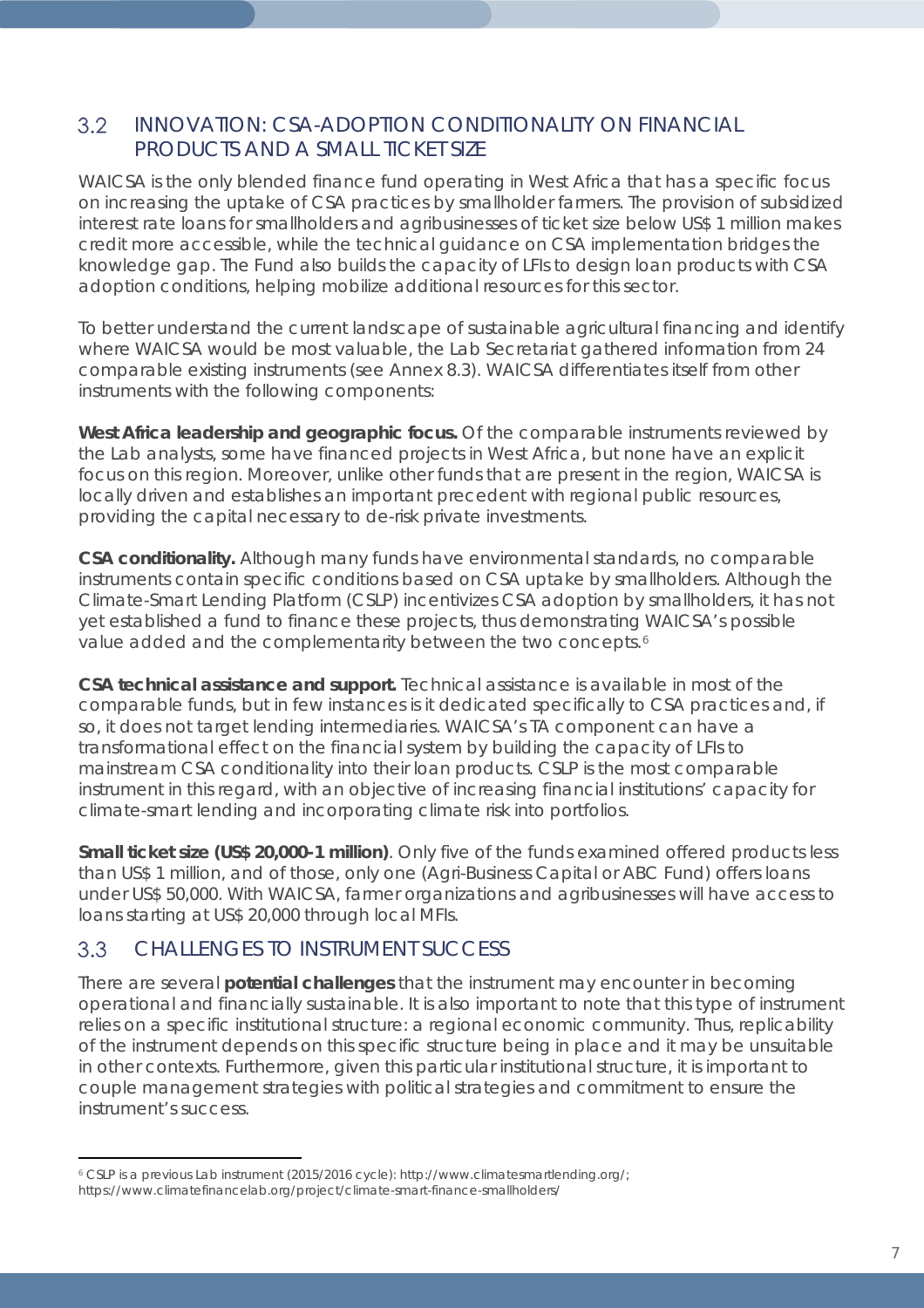*Table 1: Challenges to instrument success and mitigation strategies*

| <b>Potential Challenge</b>                                                                                                                     | <b>Management Strategy</b>                                                                                                                                                                                                                                                    |
|------------------------------------------------------------------------------------------------------------------------------------------------|-------------------------------------------------------------------------------------------------------------------------------------------------------------------------------------------------------------------------------------------------------------------------------|
| Low private investments due to poor<br>profitability and perceived risk associated<br>with agriculture (especially smallholder<br>agriculture) | (i) Use public funds to de-risk early stage investments; (ii) target<br>concessional debt to crowd-in funds                                                                                                                                                                   |
| Lack of capacity for LFIs to integrate &<br>monitor CSA conditions into loan products                                                          | (i) Provide technical assistance and training to build capacity; (ii)<br>screen and select the most suitable LFIs with whom to engage                                                                                                                                         |
| Difficulty in converting CSA practices into<br>loan conditionality (including monitoring)<br>and non-adequacy of loan products                 | (i) Within the TA Facility and the Ad Hoc CSA Expert Panel, partner<br>with local technical experts and stakeholders to identify most<br>appropriate CSA measures to use in each agro-ecological zone; (ii)<br>partner with organizations with monitoring skills and capacity |

# *MARKET TEST AND BEYOND*

# **4. IMPLEMENTATION PATHWAY AND REPLICATION**

*WAICSA is expected to launch in early 2020. ECOWAS and EBID have already pledged US\$ 8 million as their share for the pilot phase, which will take place in six of the ECOWAS Member States. After the concept is proven, it will be replicated in all 15 ECOWAS Member States.*

#### $4.1$ TARGET GEOGRAPHY FOR PILOT AND BEYOND

The pilot phase will involve six countries within the ECOWAS region where the mechanism will be tested and, based on the proof of concept, it will be subsequently replicated in all 15 ECOWAS Member States: Benin, Burkina Faso, Cabo Verde, Côte d'Ivoire, the Gambia, Ghana, Guinea, Guinea Bissau, Liberia, Mali, Niger, Nigeria, Senegal, Sierra Leone, and Togo.

The specific pilot countries will be determined through a countrylevel analysis. The Lab Secretariat analysis provides an overview of all the ECOWAS states in Figure 2 according to their vulnerability to climate change and the economic and regulatory conditions enabling agricultural businesses, while indicating the maximum market potential of the fund, calculated based on agricultural land area managed by smallholder farmers (methodology presented in Annex 8.4).



*Figure 2: ECOWAS countries by vulnerability, conduciveness, and smallholder land areas*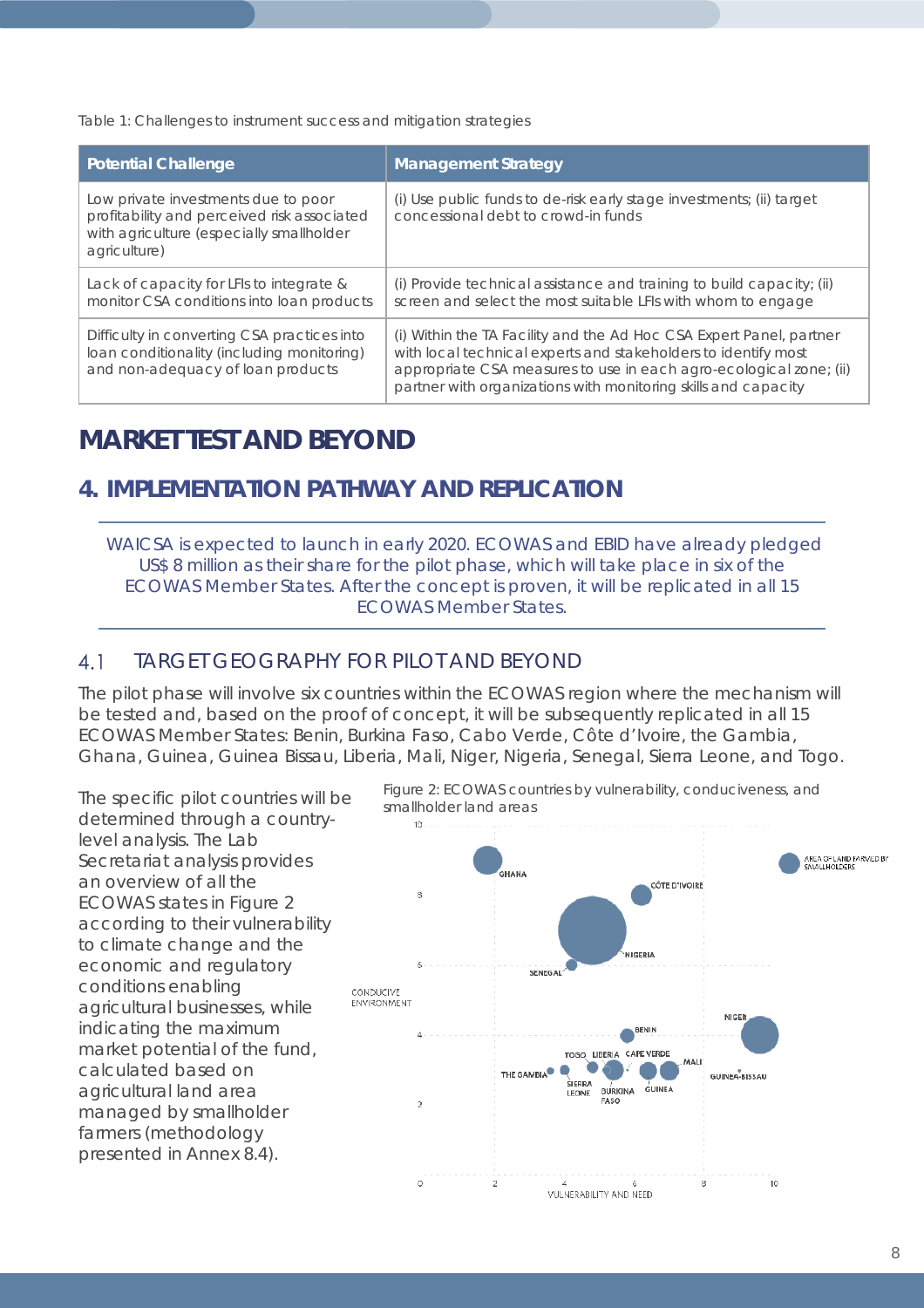Additionally, the appetite of LFIs to access this type of loan will be considered in selecting the six pilot countries. The fund manager will launch a call for interest to LFIs listed by the Finance Ministries in each country. In parallel, the fund manager will approach banks and microfinance institutions with whom it has established collaborations in the past.

#### $4.2$ KEY IMPLEMENTERS

WAICSA was initiated by the ECOWAS Commission, who will also ensure the general orientation of the Fund's implementation.

**Fund manager**: WAICSA will be managed by the ECOWAS Bank for Investment and Development (EBID) as a mechanism embedded in the ECOWAS Regional Agriculture Development Fund (ECOWADF). EBID will be responsible for (i) management of the Fund's investments; (ii) project pipeline development; and (iii) coordination with the TA Facility Manager and the Ad Hoc CSA Expert Panel.

**Technical Assistance Manager**: The Regional Agency for Agriculture and Food (RAAF) is a technical agency of the ECOWAS Commission. RAAF will be in charge of the TA Facility management and will operate through grants to provide: i) technical support for the adoption and implementation of CSA practices and technologies to smallholder farmers involved in selected loan or equity investment projects, with a focus on women and youth; ii) research to inform the definition of CSA practices adapted to local conditions based on best practices; iii) in coordination with EBID, support to LFIs in the design of loan products that incorporate climate-smart metrics into credit assessments and loan terms.

**Ad Hoc CSA Expert Panel:** This panel will act as an advisory body for WAICSA's general technical direction (conversion of CSA practices into loan conditionality, monitoring and the adequacy of the CSA related loan terms). Chaired by the ECOWAS Commission, the Panel will include experts from relevant West African and international institutions.<sup>[7](#page-8-0)</sup>

#### 4.3 IMPLEMENTATION TIMELINE

**WAICSA is expected to launch in early 2020**. In the beginning of 2019, the ECOWAS Commission and EBID signed a fund management agreement for the entire Regional Agriculture Development Fund, including WAICSA. As a result, the ECOWAS Commission will provide an initial amount of approximately US\$ 2 million by the end of 2019 and add US\$ 14 million more over the subsequent 7 years. EBID, the fund manager, also pledged US\$ 10 million over the initial 5 years. For the first year of the two-year pilot phase WAICSA will be fully capitalized by public investors. The second year should see an initial contribution from private investors.

<span id="page-8-0"></span> $\overline{a}$ 7 Including EBID, the West African Bank of Development (BOAD), RAAF, the CILSS-Agrhymet Centre (Comité Permanent Inter-Etats de Lutte contre la Sécheresse dans le Sahel), International Crops Research Institute for the Semi-Arid Tropics (ICRISAT), CGIAR Research Program on Climate Change, Agriculture and Food Security (CCAFS), Conseil ouest et centre africain pour la recherche et le développement agricoles (CORAF), West African Science Service Centre on Climate Change and Adapted Land Use (WASCAL).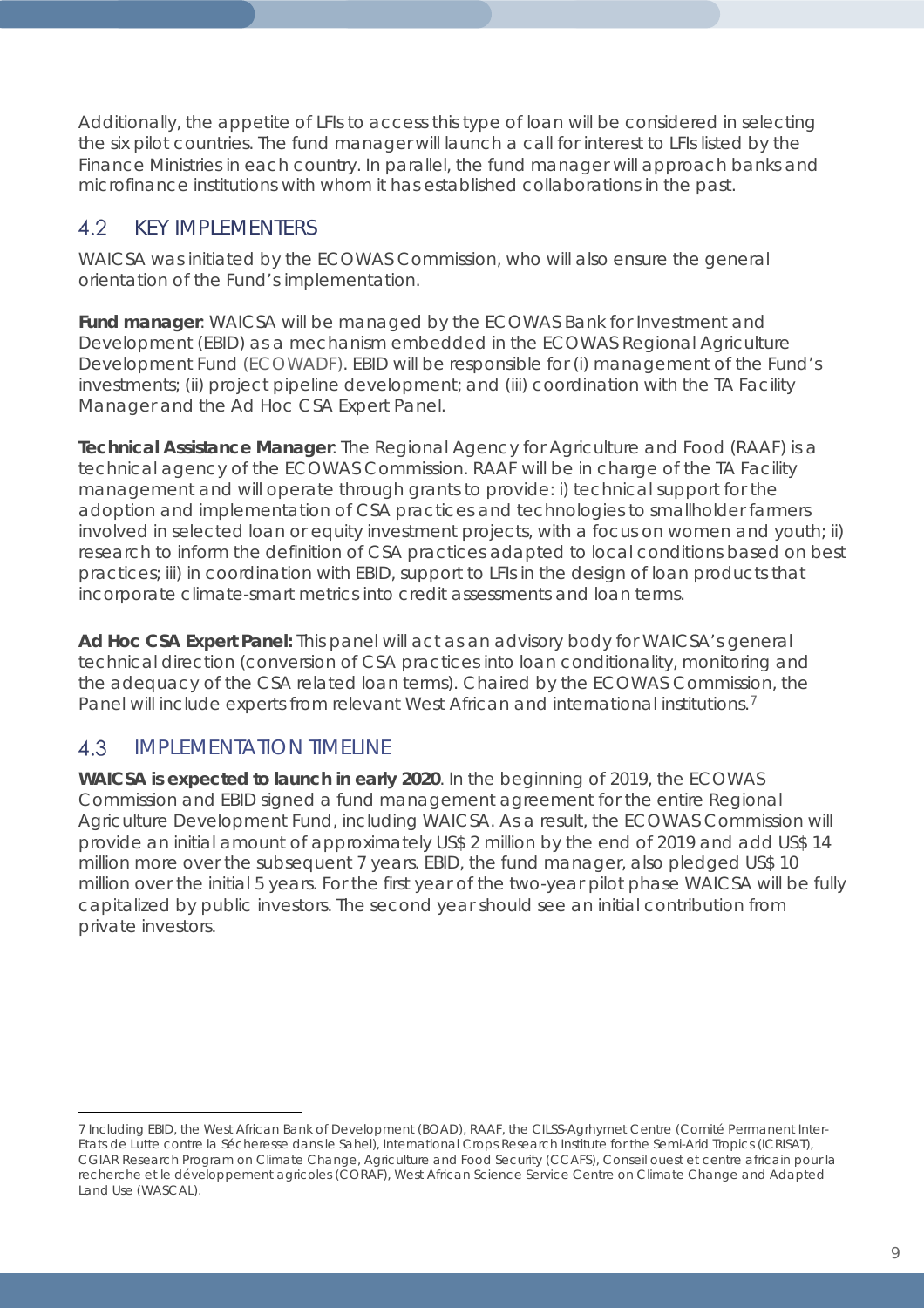*Table 2: WAICSA implementation timeline*

| Implementation milestone                                                                                                                                    | Date                      |
|-------------------------------------------------------------------------------------------------------------------------------------------------------------|---------------------------|
| Elaboration of a detailed operating plan, including a clear definition of EBID's and<br>RAAF's roles to be formalized in a manual on operational procedures | August -<br>December 2019 |
| Set-up of the WAICSA management structures                                                                                                                  | October 2019              |
| WAICSA 1st Board meeting                                                                                                                                    | October 2019              |
| 1st outreach to investors (ECOWAS Donors Group)                                                                                                             | November 2019             |
| Transfer of ECOWAS contribution & start of fundraising                                                                                                      | December 2019             |
| 2nd outreach to investors                                                                                                                                   | January 2020              |
| Start of operations for pilot countries                                                                                                                     | First half of 2020        |

#### $4.4$ IMPLEMENTATION CHALLENGES

The table below lists potential implementation challenges to the pilot, alongside strategies for management.

*Table 3: Implementation challenges and mitigation strategy*

| Challenge                                                                                                                                                                                                                                                             | <b>Mitigation strategy</b>                                                                                                                                                                                                                                                                                                                                                                                                                                                 |
|-----------------------------------------------------------------------------------------------------------------------------------------------------------------------------------------------------------------------------------------------------------------------|----------------------------------------------------------------------------------------------------------------------------------------------------------------------------------------------------------------------------------------------------------------------------------------------------------------------------------------------------------------------------------------------------------------------------------------------------------------------------|
| The pilot should be initiated in less than one<br>year. This is an ambitious timeline since<br>some of the fund's financial features are<br>still to be finalized.                                                                                                    | The risk could be mitigated by (i) dedicating a qualified<br>EBID team for the elaboration of the detailed operating<br>plan and governance structure; (ii) Closely coordinating<br>with RAAF to define roles and responsibilities in the<br>management of the two facilities of the fund.                                                                                                                                                                                 |
| EBID's limited experience in fundraising<br>and managing a fund of this size might<br>affect investors' trust. EBID has managed<br>special funds of up to \$30 million, without<br>however engaging in fundraising with the<br>type of investors WAICSA is targeting. | This risk can be mitigated by contracting specialised third-<br>party expertise to provide long term TA. This assistance will<br>support EBID in the initial fundraising activities, setting up<br>the management structures and initial operations. The<br>level of assistance needed will be reviewed every second<br>year in order to re-adjust the assistance based on progress<br>made by EBID's own staff. The level of assistance should<br>the gradually decrease. |
| Maintaining the adequate level and timing<br>of ECOWAS contributions in the context of<br>other regional emergencies. The ECOWAS<br>resources are committed on an annual<br>basis following budgetary discussions<br>among Member States.                             | This risk could be mitigated by: (i) maintaining political<br>commitment over the life of the fund at the level of the<br>ECOWAS Commission and at the level of Member States:<br>(ii) aligning with the other investors to ensure commitments<br>are on track.                                                                                                                                                                                                            |
| Low demand for WAICSA's resources might<br>limit its impact and the returns of the fund.                                                                                                                                                                              | EBID will develop project pipeline by: (i) launching calls for<br>interest to LFIs listed by the Finance Ministries in each<br>country; (ii) approaching banks and microfinance<br>institutions with whom it has previously collaborated.                                                                                                                                                                                                                                  |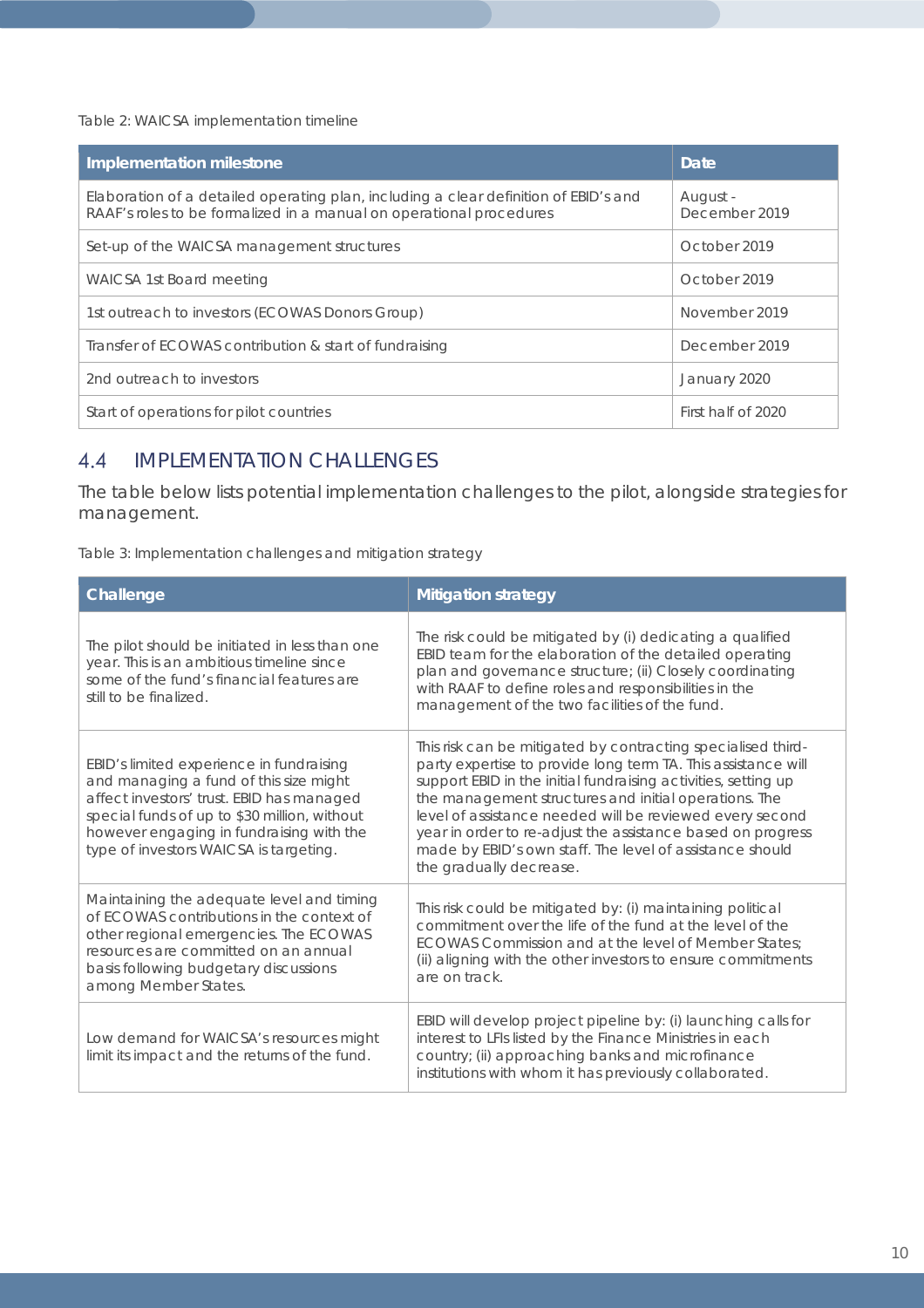# **5. IMPACT**

*At scale, the West African Initiative for Climate Smart Agriculture has the potential to improve food security for 90,000 smallholder farming households, and convert over 185,000 hectares to climate-smart agricultural lands over the lifetime of the fund.*

#### $5.1$ QUANTITATIVE MODELLING

The Lab Secretariat modeling has examined the potential financial profitability of the fund for different classes of investors. The model aimed to optimize the returns of Class A investors in addition to limited risk exposure provided by the Class B (ECOWAS) absorbing first losses. This resulted in negative returns of -7.9% for ECOWAS, which is in line with the main purpose of their contributions: to catalyze private investments. The results of the model are based on a number of fixed assumptions (see Annex 8.5) regarding interest rates, loan tenor, loan amounts and management fees. These assumptions were provided by the proponents based on their knowledge of the market and will be subsequently tested during the pilot.

To understand how the risk of default from end-beneficiaries and low dividends from equity investments would impact investors' returns, the Lab conducted a sensitivity analysis.

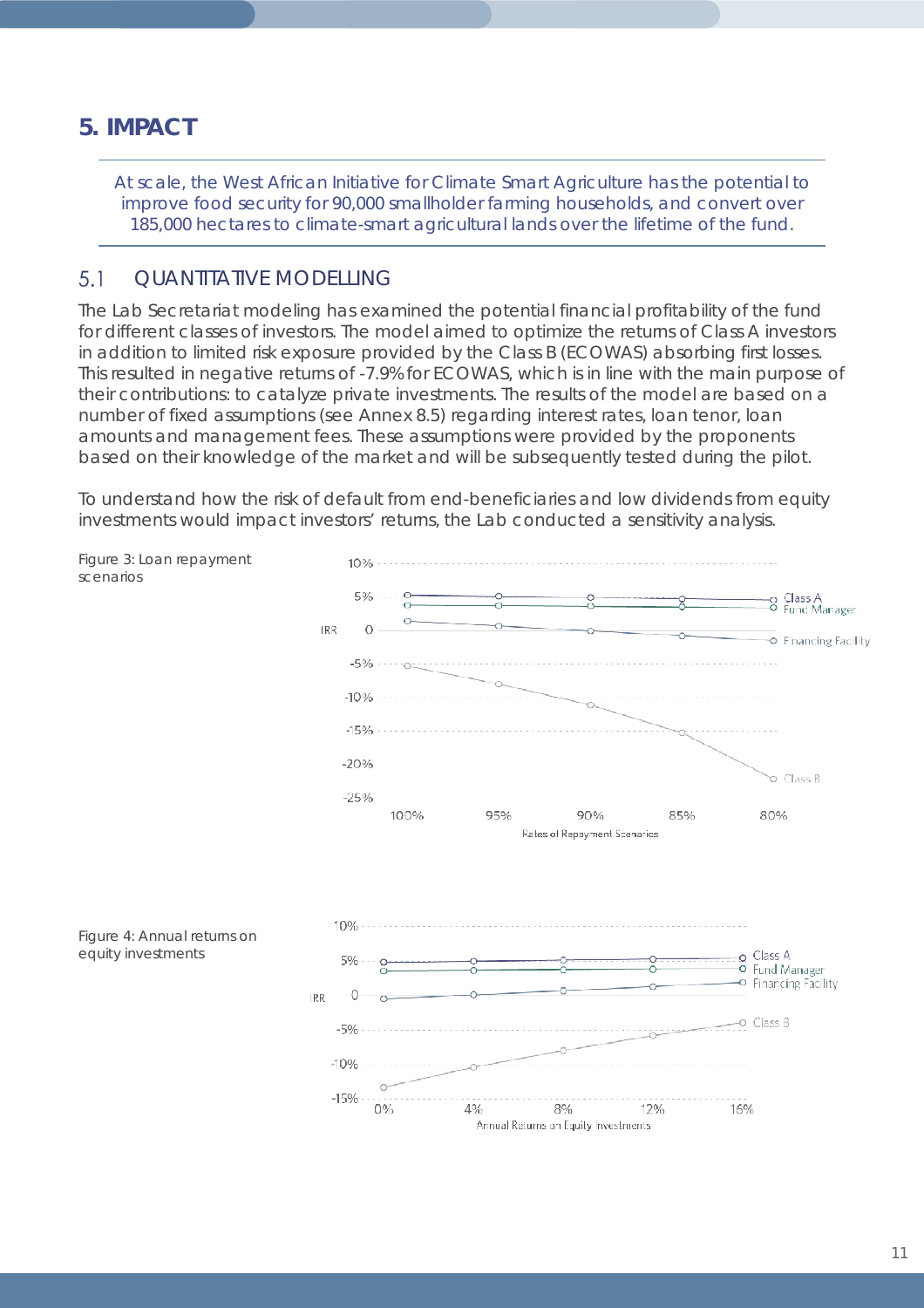Compared to the baseline scenario (95% loan repayments and 8% annual return on equity investments), the analysis produced the following results:

- For the Class A including private investors, DFIs and impact investors, the returns in the baseline scenario would be 5.1 %. Their returns would see minor variation (within 0.5% across scenarios) in case of decrease of loan repayment rates from 95% to 80%. The reduction of dividends to zero, would affect the returns by 0.3%.
- The Class B including ECOWAS absorbs the impacts of both changes of parameters to the highest degree, as their function is to privilege social and environmental impacts primarily and serve as a risk buffer for the other classes of investors. Compared to the baseline scenario (-7.9% return), at 80% repayment rates, the returns for Class B would be over negative 22% (nearly than three times the negative returns at 95% repayment) and would push the returns at the level of the Financing Facility to -1.5%. In case of zero dividend yields, the return for this class would be close to negative - 13.3% and would drive the returns at the fund level to slightly below zero.
- The fund manager's returns on investment would follow a similar trajectory to Class A, with minor variations: compared with the baseline scenario i.e. 3.7%, EBID would see its returns decreasing by 0.2% if repayment rates go down to 80% or by 0.1% if returns on equity investments are zero.

#### 5.2 ENVIRONMENTAL AND SOCIAL IMPACT

**By supporting the adoption of CSA practices both financially and through technical assistance, WAICSA has the potential to improve smallholders' socioeconomic well-being,**  build resilience, and contribute to climate mitigation of up to 2 million tonnes of CO<sub>2</sub> a year.

The Lab team used three CSA practices to model environmental and social impact: improved drought-tolerant maize seeds, agroforestry, and system of rice intensification (SRI) (see Annex 8.6 for methodology). Based on the total amount to be dispersed by the Financing Facility, if resources are allocated equally to all of these three CSA practices, the Fund could mitigate **approximately 900,000 tonnes of CO<sub>2</sub> emissions annually**<sup>[8](#page-11-0)</sup> (see Annex 8.6)**.** In a scenario of **maximum mitigation potential** (when the majority of loans are allocated to agroforestry, which has the highest mitigation potential), WAICSA **could contribute to mitigating over 2 million tonnes of CO<sub>2</sub> emissions a year** – equivalent to over 4 billion miles of driving.

In addition, the Secretariat found that WAICSA has the potential to convert over **185,000 hectares of smallholder agricultural land to CSA over its lifetime, thus helping over 90,000 households limit their exposure to climate risks and absorb climate shocks**. The CSA practices chosen for modelling have been shown **to improve smallholder yields, food security, and income.** The studies examined in a desk review showed an average increase in yields of 70% (improved seeds), 79% (agroforestry), and 89% (SRI). In terms of food security, a typical household farm in the region can expect to double rice production per hectare when using SRI (Norman and Kebe, 2006; Styger, 2018). By assuming WAICSA will support the uptake of these CSA practices, the initiative can contribute to generating **over 80 additional tonnes of food** compared to conventional agricultural practices over its life time (see Annex 8.6 for other climate resilience impact figures).

<span id="page-11-0"></span> $\overline{a}$ <sup>8</sup> At the peak of trees' sequestration phase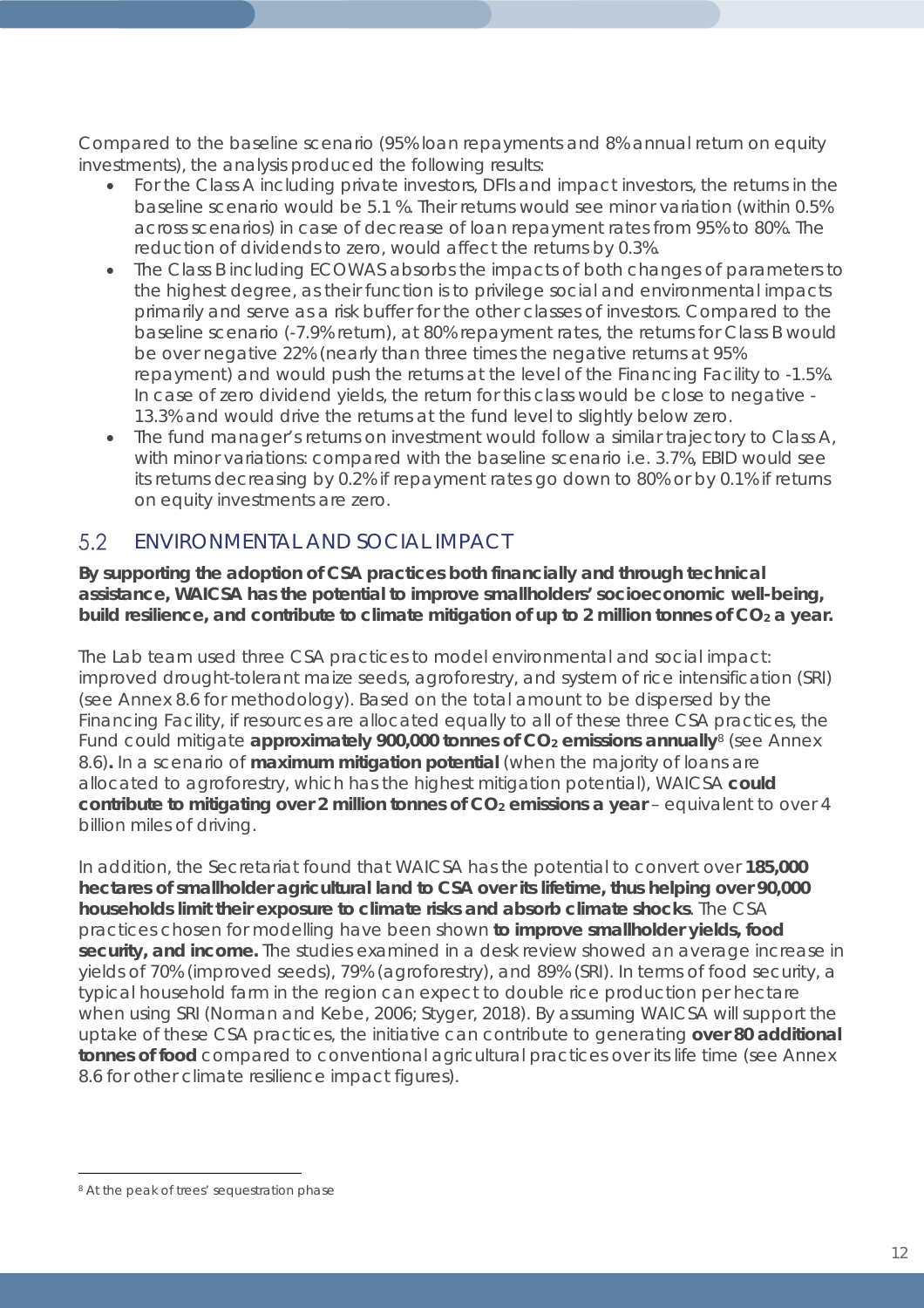#### 5.3 PRIVATE FINANCE MOBILIZATION AND REPLICATION POTENTIAL

The target size of WAICSA is US\$ 80 million with 80% to the Financing Facility and 20% dedicated to the TA Facility (US\$ 64 million and US\$ 16 million respectively). The ECOWAS Commission has pledged to provide capital of US\$ 16 million over the life of the Fund. This capital will be entirely public, provided by contributions from the ECOWAS Member States through the regular community levy. WAICSA's fund manager, EBID, has also pledged US\$ 10 million over the life of the project in their capacity as a class A senior investor. These pledges will have to be formalized through specific internal validation processes of the two organizations.

WAICSA also received indications of support from investors and other relevant stakeholders such as the ECOWAS Donors Group. The objective is to raise US\$ 14 million from this group of potential investors. A meeting with the ECOWAS Donors Group will be organized in Q4 2019 to confirm their contributions and support. In addition to these commitments, the Fund will aim to mobilize an estimated US\$ 20 million in public resources from other DFIs and concessional investors and US\$ 20 million in private capital from commercial investors and family offices. The public–private leverage potential is therefore estimated at 0.23 over the Fund's 15-year lifetime. Although low in absolute numbers, the joint mobilisation of capital promoted by WAICSA is significant in the context of insufficient investments directed to agriculture by both the public and private sector in sub-Saharan Africa due to high transaction costs and risk.

For the first year of the two-year pilot phase, WAICSA aims to be fully capitalized by public investors to de-risk the Fund, while the second year should see an initial contribution from private investors. The Fund aims to fund 19 projects in six countries in its pilot phase (eight loans through MFIs, seven loans through local banks, two direct loans to agribusinesses and potentially two equity investments) and could reach a total of 72 projects in all the 15 ECOWAS countries over its lifetime.



*Figure 5: Public and private capital contributions*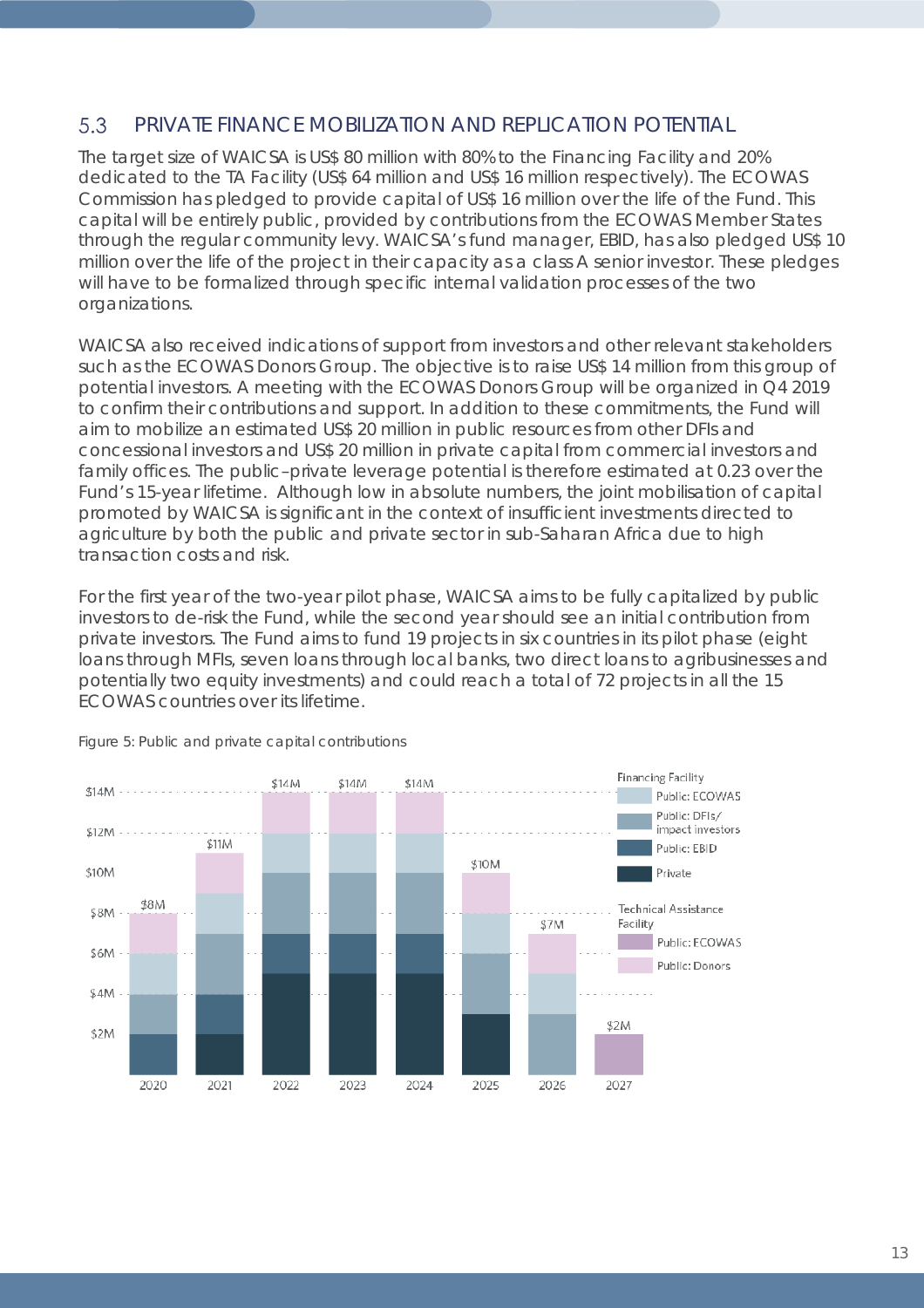# **6. KEY TAKEAWAYS**

#### $6.1$ 2019 LAB FOCUS SECTOR: SUSTAINABLE AGRICULTURE FOR SMALLHOLDER FARMERS IN AFRICA

The main goal of the Lab's sustainable agriculture for smallholders in West and Central Africa stream is to mobilize climate investment to benefit smallholders and rural economies in the region. WAICSA intends to ensure more successful climate-smart investments in the region, higher rates of CSA uptake by smallholders, and increased resilience to the impacts of climate change.

Moreover, in increasing the resilience of smallholders and incentivizing sustainable land practices, WAICSA will also contribute to national adaptation and mitigation plans under the Paris Agreement as well as several of the Sustainable Development Goals (SDGs), including SDG 1 (no poverty), 2 (zero hunger), 13 (climate action) and 15 (life on land).

#### $6.2$ LAB ENDORSEMENT CRITERIA

WAICSA meets the four Lab criteria for endorsement:

**Innovative**: WAICSA offers unique features for an agricultural fund of its kind, including a small ticket size, CSA conditionality, and a geographical focus of West Africa.

**Financially Sustainable**: Although WAICSA is designed to maintain some level of public financing from Member States, by de-risking through concessional finance, guarantees, and technical assistance support, WAICSA should attract commercial investments from year two onwards.

**Catalytic**: The Fund's specific institutional structure (i.e. the regional community of West African states) will allow it to quickly scale up the experience gathered during the pilot phase and reach all the 15 countries of the ECOWAS region by 2026.

**Actionable**: The institutional backing and financial commitments that are already in place will help propel WAICSA to achieve its milestones. However, expertise should be sought after to ensure prompt start-up and adequate managing of a fund of this size and scope.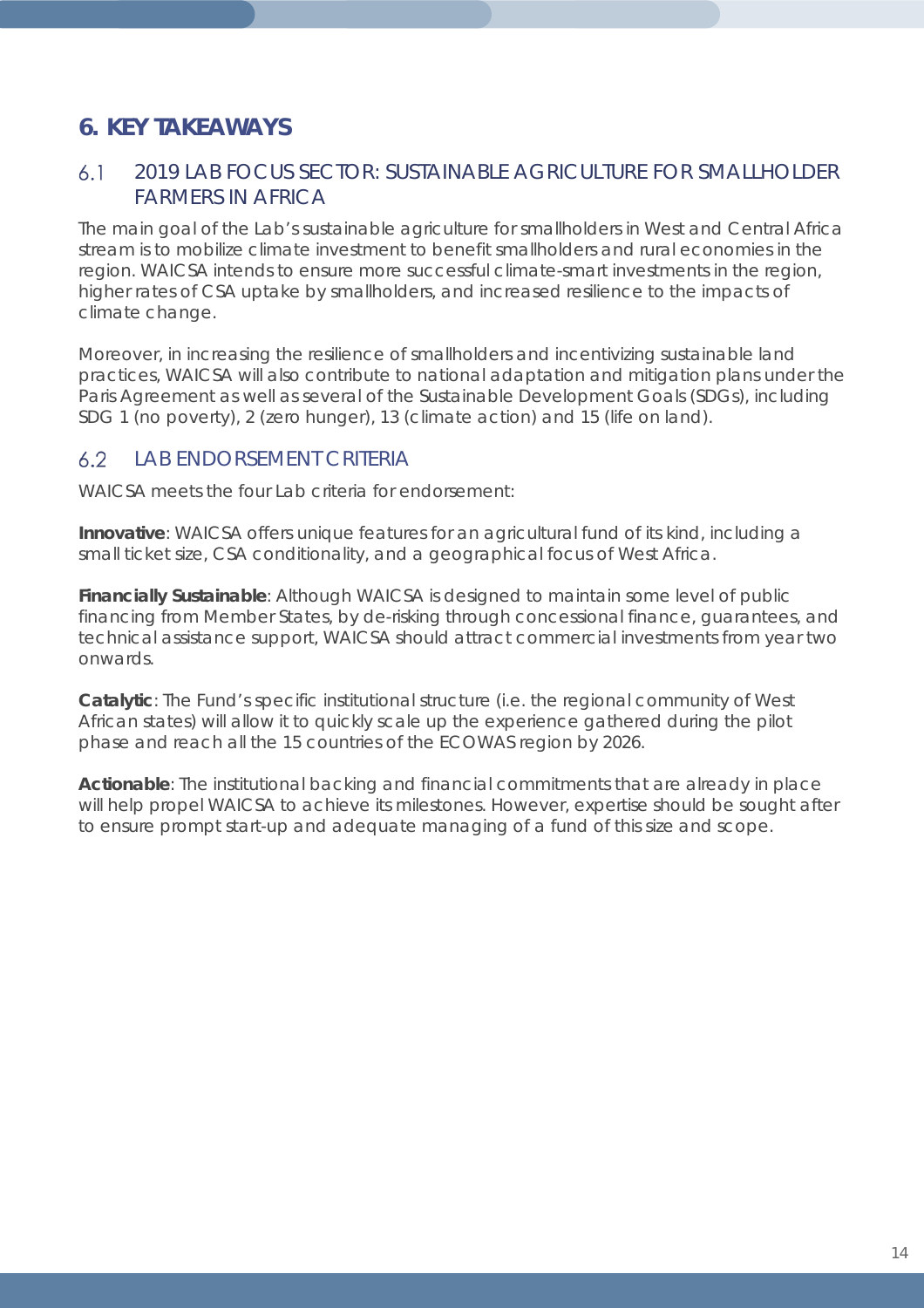# **7. REFERENCES**

AGRA. (2017). Africa Agriculture Status Report: The Business of Smallholder Agriculture in sub-Saharan Africa (Issue 5). Nairobi, Kenya: Alliance for a Green Revolution in Africa (AGRA). Issue No. 5

Barnard James, Manyire Henry, Tambi Emmanuel and Bangali Solomon. (2015). Barriers to scaling up/out climate smart agriculture and strategies to enhance adoption in Africa. Forum for Agricultural Research in Africa (FARA), Accra, Ghana.

Bayala, J. et al. (2011). Cereal yield response to CA practices in drylands of West Africa. *Journal of Arid Environments, 78*, 13-25. [doi:10.1016/j.jaridenv.2011.10.011](https://doi.org/10.1016/j.jaridenv.2011.10.011)

Bayala, J., et al. (2014). Parklands for buffering climate risk and sustaining agricultural production in the Sahel of West Africa. *Current Opinion in Environmental Sustainability*, 6, 28-34. doi [10.1016/j.cosust.2013.10.004](https://doi.org/10.1016/j.cosust.2013.10.004)

Bayala J., R. Zougmoré, C. Ky-Dembele, BA Bationo, S. Buah, D. Sanogo, J. Somda, A. Tougiani, K. Traoré, A. Kalinganire. (2016). Towards developing scalable climate-smart village models: approach and lessons learnt from pilot research in West Africa. ICRAF Occasional Paper No. 25. Nairobi: World Agroforestry Centre. Available at: https://cgspace.cgiar.org/handle/10568/76336

Bilgo A., Kaire M. (2015). Mise à l'échelle de la gestion durable des terres et changements climatiques Eléments de méthode. Presentation. ECOWAS Regional Agency for Agriculture and Food, CILSS, Available at: [http://climatechange.ecowas](http://climatechange.ecowas-agriculture.org/sites/default/files/Mise%20%C3%A0%20l%27%C3%A9chelle%20GDT%20changement%20climatique_23nov2015_FINAL.pdf)[agriculture.org/sites/default/files/Mise%20%C3%A0%20l%27%C3%A9chelle%20GDT%20changement%2](http://climatechange.ecowas-agriculture.org/sites/default/files/Mise%20%C3%A0%20l%27%C3%A9chelle%20GDT%20changement%20climatique_23nov2015_FINAL.pdf) [0climatique\\_23nov2015\\_FINAL.pdf](http://climatechange.ecowas-agriculture.org/sites/default/files/Mise%20%C3%A0%20l%27%C3%A9chelle%20GDT%20changement%20climatique_23nov2015_FINAL.pdf)

Boffa, J-M. (1999). Agroforestry parklands in sub-Saharan Africa. FAO Conservation Guide, FAO, Rome, Italy. Available at: http://www.fao.org/3/x3940e/X3940E00.htm#TOC

CCAFS/CGIAR. (2019). Evidence of Success: Drought-Tolerant maize boosts food security in 13 African countries. Available at: https://ccafs.cgiar.org/bigfacts/#theme=evidence-ofsuccess&subtheme=crops&casestudy=cropsCs

CIAT; BFS/USAID. (2016). Climate-Smart Agriculture in Senegal. CSA Country Profiles for Africa Series. International Center for Tropical Agriculture (CIAT); Bureau for Food Security, United States Agency for International Development (BFS/USAID), Washington, D.C.

Cooper, PJM, S. Cappiello, SJ Vermeulen, BM Campbell, R. Zougmoré, and J. Kinyangi. (2013). Largescale implementation of adaptation and mitigation actions in agriculture. CCAFS Working Paper no. 50. CGIAR Research Program on Climate Change, Agriculture and Food Security (CCAFS). Copenhagen, Denmark.

Dannson, A., Ezedinma, C., Wambua, T.R., Bashasha,B., Kirstan, J., Satorius K. (2004). *Strengthening farm-agribusiness linkages in Africa. Summary results of five country studies in Ghana, Nigeria, Kenya, Uganda and South Africa*. FAO, AGSF Occasional Paper 6.

Eaton, C. and Shepherd, A.W. (2001). Contract farming. Partnership for growth: A Guide. *FAO Agricultural Services Bulletin* 145, Rome, Italy.

FAO. (2013). Climate-Smart Agriculture Sourcebook. Rome, Italy. Available at: <http://www.fao.org/3/i3325e/i3325e.pdf>

FAO. (2016). Save and Grow in Practice: Maize, rice, wheat: A guide to sustainable cereal production. Rome, Italy. Available at:<http://www.fao.org/3/a-i4009e.pdf>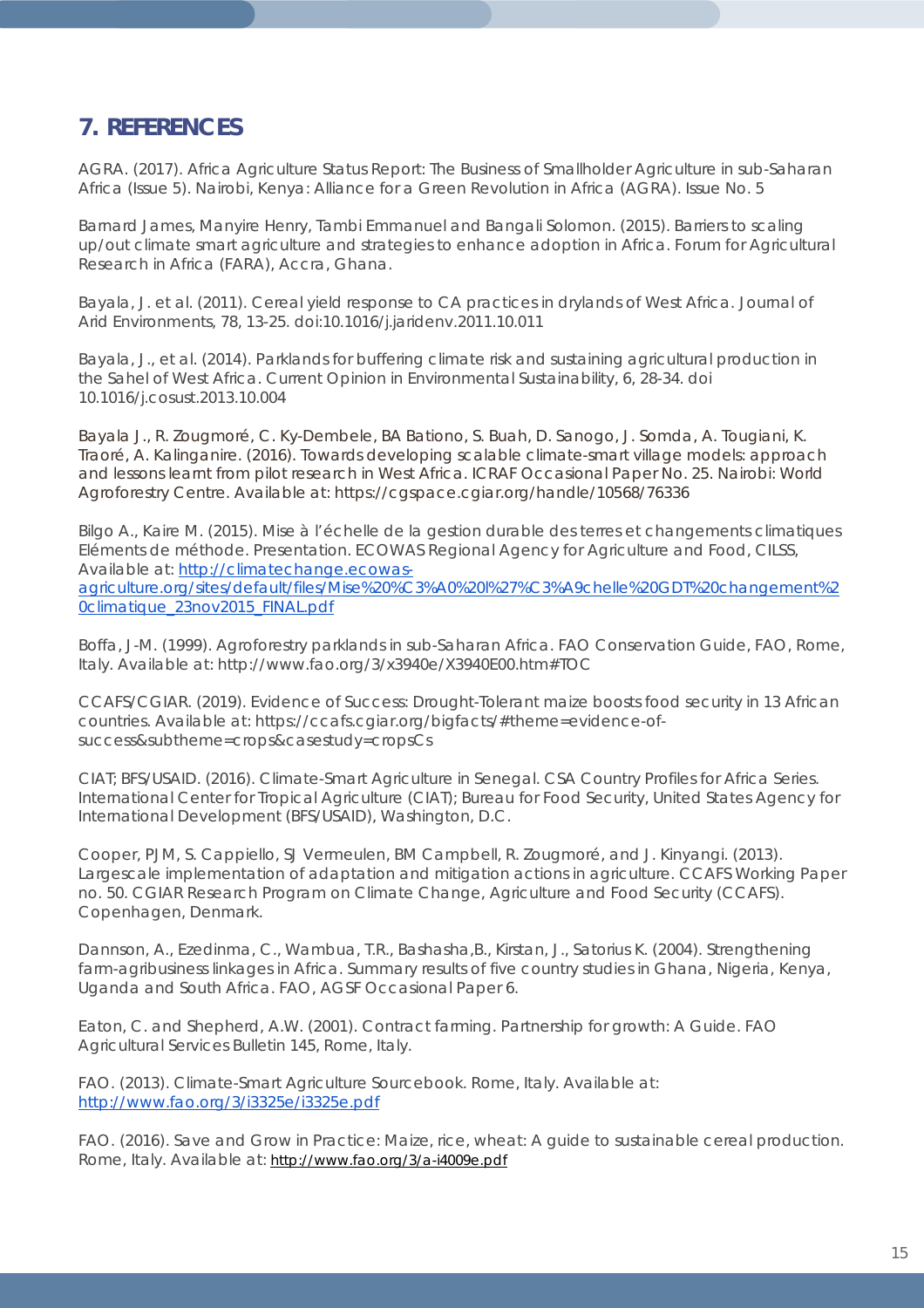FAO (2017). The State of Food and Agriculture. Leveraging food systems for inclusive rural transformation, Rome. Available at:<http://www.fao.org/3/a-i7658e.pdf>

FAO. (2018a). Agricultural Investment Funds for Development- Descriptive analysis and lessons learned from fund management, performance and private-public collaboration, by Miller C., Ono T., Petruljeskov M., Rome, Italy. Available at:<http://www.fao.org/3/I8226EN/i8226en.pdf>

FAO; ICRISAT; CIAT. (2018b). Climate-Smart Agriculture in Benin. CSA Country Profiles for Africa Series. International Center for Tropical Agriculture (CIAT); International Crops Research Institute for the Semi-Arid Tropics (ICRISAT); Food and Agriculture Organization of the United Nations (FAO). Rome, Italy.

FAO; ICRISAT; CIAT. (2018c). Climate-Smart Agriculture in Côte d'Ivoire. CSA Country Profiles for Africa Series. International Center for Tropical Agriculture (CIAT); International Crops Research Institute for the Semi-Arid Tropics (ICRISAT); Food and Agriculture Organization of the United Nations (FAO). Rome, Italy.

FAO; ICRISAT; CIAT. (2018d). Climate-Smart Agriculture in the Gambia. CSA Country Profiles for Africa Series. International Center for Tropical Agriculture (CIAT); International Crops Research Institute for the Semi-Arid Tropics (ICRISAT); Food and Agriculture Organization of the United Nations (FAO). Rome, Italy.

FAOSTAT. (2019). Crop data: rice cultivation. Food and Agriculture Organization of the United Nations (FAO). Rome, Italy. Available at:<http://www.fao.org/faostat/en/#home>

Faye, Mbène Dièye, et al. (2010). Contribution of parkland trees to farmers' livelihoods: a case study from Mali. *Development in Practice, 20* (3), 428-434. doi: [10.1080/09614521003710013](https://doi.org/10.1080/09614521003710013)

Francesconi N; Wouterse F. (2017). A new generation of cooperatives for Africa. CIAT Policy Brief No. 37. Centro Internacional de Agricultura Tropical (CIAT). Cali, Colombia.

Garrity, D.P., et al. (2010). Evergreen Agriculture: a robust approach to sustainable food security in Africa. Food Security, 2(3), 197-214. doi: 10.1007/s12571-010-0070-7

Griscom, B, et al. (2017). Natural climate solutions. *Proceedings of the National Academy of Sciences, 114* (44), 11645-11650.doi: 10.1073/pnas.1710465114

IFAD. (2019). West and Central Africa. Available at: <https://www.ifad.org/en/web/operations/regions/wca>

La Rovere, R., G. Kostandini, T. Abdoulaye, J. Dixon, W. Mwangi, Z. Guo, and M. Bänziger. (2010). Potential impact of investments in drought tolerant maize in Africa. CIMMYT, Addis Ababa, Ethiopia. Available at:<https://repository.cimmyt.org/xmlui/bitstream/handle/10883/1084/93558.pdf?sequence=1>

Luedeling, E. and Henry Neufeldt. (2012). Carbon sequestration potential of parkland agroforestry in *the Sahel. Climate Change 115*, 443-461. doi: 10.1007/s10584-012-0438-0

Mbow, C., et al. (2014). Achieving mitigation and adaptation to climate change through sustainable agroforestry practices in Africa. Current Opinion in Environmental Sustainability, 6, 8-14. doi: 10.1016/j.cosust.2013.09.002

Magorokosho, Cosmos. (2006). Genetic Diversity and Performance of Maize Varieties from Zimbabwe, Zambia, and Malawi. Doctoral Dissertation Texas A & M University.

Minot, N. (2011). Contract Farming in sub-Saharan Africa: Opportunities and Challenges. Prepared for the policy seminar: "Smallholder-led Agricultural Commercialization and Poverty Reduction: How to Achieve It?", 18-22 April 2011, Kigali, Rwanda. International Food Policy Research Institute.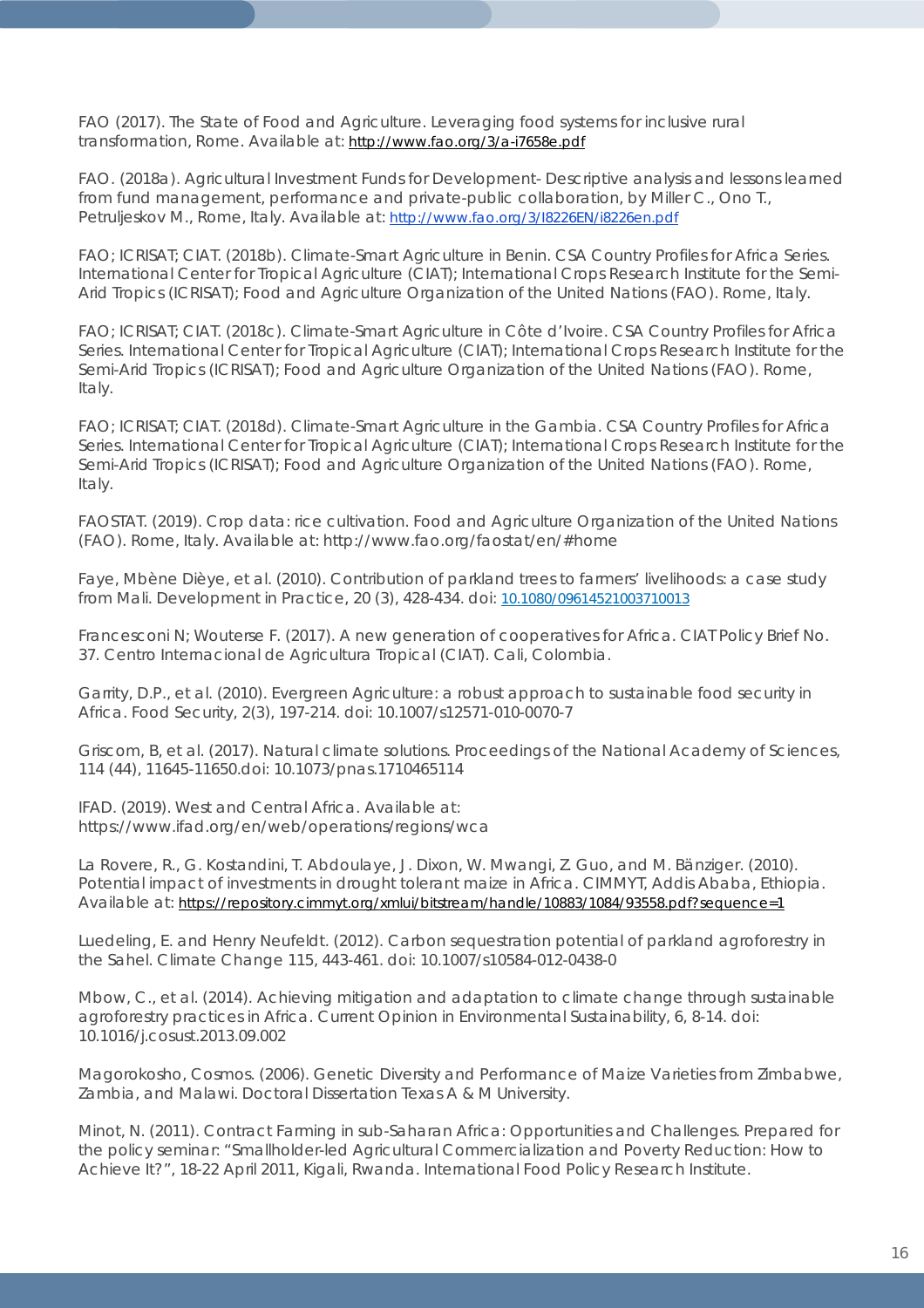Ng'ang'a, S.K., V. Miller, G. Essegbey, N. Karbo, V. Ansah, D. Nautsukpo, S. Kingsley, E. Girvetz. (2017). Cost and benefit analysis for climate-smart agricultural (CSA) practices in the coastal savannah agroecological zone (aez) of Ghana. International Center for Tropical Agriculture CIAT, USAID. Cali, Colombia.

Norman, J.C. and B. Kebe. (2006). African smallholder farmers: rice production and sustainable livelihoods. Regional Perspectives. Food and Agriculture Organization of the United Nations (FAO). Rome, Italy. Available at: http://www.fao.org/tempref/docrep/fao/010/a0869t/a0869t02.pdf

Olomola, A. (2016). *Governance and Impact of Farm-Agribusiness Linkages in Nigeria*, LAP LAMBERT Academic Publishing, Saarbrucken.

Ouédraogo, M., Partey S. T., Zougmoré R. B., Nyuor A. B, Zakari S. and Traoré K. B. (2018). Uptake of Climate-Smart Agriculture in West Africa: What can we learn from Climate-Smart Villages of Ghana, Mali and Niger?. CGIAR Climate Change, Agriculture and Food Security (CCAFS). Available at: <https://ccafs.cgiar.org/fr/node/56012#.XS4O4OhKiUk>

Place, Frank, Dennis Garrity, Sid Mohan, and Paola Agostini. (2016). Tree-Based Production Systems for Africa's Drylands. World Bank Studies. Washington, DC: World Bank. doi: 10.1596/978-1-4648-0828-9

Poole, N. and de Frece, A. (FAO). (2010) A Review of Existing Organisational Forms of Smallholder Farmers' Associations and their Contractual Relationships with other Market Participants in the East and Southern African ACP Region, AAACP Paper Series – No. 11. Available at: [http://www.fao.org/fileadmin/templates/est/AAACP/eastafrica/FAO\\_AAACP\\_Paper\\_Series\\_No\\_11\\_1\\_.pdf](http://www.fao.org/fileadmin/templates/est/AAACP/eastafrica/FAO_AAACP_Paper_Series_No_11_1_.pdf)

Reij Chris, Gray Tappan, and Melinda Smale. (2009). Agroenvironmental transformation in the Sahel: Another kind of "Green Revolution." IFPRI Discussion Paper. Available at: http://www.ifpri.org/publication/agroenvironmental-transformation-sahel

Reij, Chris and Robert WInterbottom. (2015). Scaling Up Regreening: Six steps to success. A Practical Appraoch to Forest and Landscape Restoration. WRI. Available at: <https://wriorg.s3.amazonaws.com/s3fs-public/scaling-regreening-six-steps-success.pdf>

Rhodes E. R., Jalloh A., Diouf A. (2014). Review of research and policies for climate change adaptation in the agriculture sector in West Africa, Working Paper 090, Future Agricultures, Available at: [https://www.future-agricultures.org/publications/working-papers-document/review-of-research-and-policies](https://www.future-agricultures.org/publications/working-papers-document/review-of-research-and-policies-for-climate-change-adaptation-in-the-agriculture-sector-in-w-africa/)[for-climate-change-adaptation-in-the-agriculture-sector-in-w-africa/](https://www.future-agricultures.org/publications/working-papers-document/review-of-research-and-policies-for-climate-change-adaptation-in-the-agriculture-sector-in-w-africa/) 

Rosenstock T.S., K.L. Tully, C. Arias-Navarro, N. Heufeldt, K. Butterbach-Bahl and L.V. Verchot. (2014). Agroforestry with N2- fixing trees: sustainable development's friend or foe? *Current Opinion in Environmental Sustainability 6,* 15-21. doi: 10.1016/j.cosust.2013.09.001

Rosenstock T. S., Lamanna C., Steward P. (2019). *The CSA Compendium: What is and what is not climate smart?*. Presentation to Global Challenge Research Fund AFRICAP Consortium titled Climate Smart Change? Lessons from working with governments, NGOs and farmers on scaling up productive, resilient and low-emission agriculture in Africa under CCAFS (Act 2). June: Leeds, UK. Available at: <https://bit.ly/2XbNXkJ>

Ruete, Marina. (2015). Financing for Agriculture: How to boost opportunities in developing countries IISD Investment in Agriculture Policy Brief #3. Available at: [https://www.iisd.org/sites/default/files/publications/financing-agriculture-boost-opportunities-devloping](https://www.iisd.org/sites/default/files/publications/financing-agriculture-boost-opportunities-devloping-countries.pdf)[countries.pdf](https://www.iisd.org/sites/default/files/publications/financing-agriculture-boost-opportunities-devloping-countries.pdf)

Rural and Agricultural Finance (RAF) Learning Lab. (2016). Inflection Point: Unlocking growth in the era of farmer finance. Available at:

[https://www.raflearning.org/sites/default/files/inflection\\_point\\_april\\_2016.pdf?token=OS8hc14U](https://www.raflearning.org/sites/default/files/inflection_point_april_2016.pdf?token=OS8hc14U)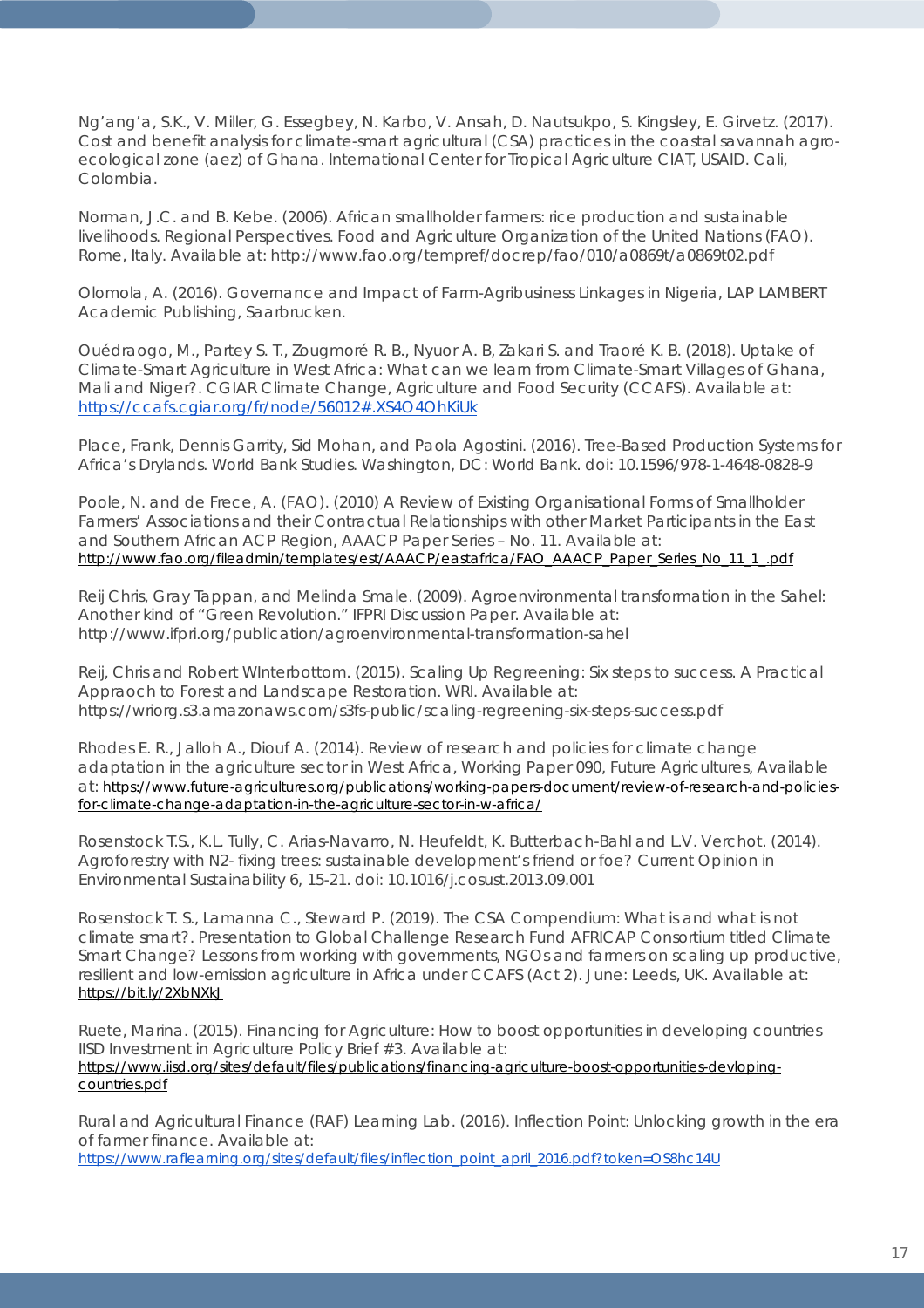Sanginga, N., et al. (2003). Sustainable resource management coupled to resilient germplasm to provide new intensive cereal–grain–legume–livestock systems in the dry savanna. *Agriculture, Ecosystems & Environment, 100*(2-3), 305-314. [doi: 10.1016/S0167-8809\(03\)00188-9](https://doi.org/10.1016/S0167-8809(03)00188-9)

Styger E, Traoré G. (2018). 50,000 Farmers in 13 Countries: Results from Scaling up the System of Rice Intensification in West Africa; Achievements and Regional Perspectives for SRI; SRIWAAPP Project Summary Report, 2014-2016; West Africa Agriculture Productivity Program (WAAPP). The West and Central Africa Council for Agricultural Research and Development (CORAF/WECARD), Dakar, Senegal. Available at:<https://sriwestafrica.files.wordpress.com/2018/04/sri-waapp-book-single-p-8mb.pdf>

Sullivan, Gregory, Susan Huke, and Jefferson Fox. (1992). Financial and Economic Analyses of Agroforestry Systems. Proceedings of a workshop held in Honolulu. Hawaii. USA. July 1991. Paia, Ill: Nitrogen Fixing Tree Association

Weston, P., R. Hong, C. Kabore and CA Kull. (2015). Farmer-managed natural regeneration enhances rural livelihoods in dryland west Africa. Environ Manage 55(6), 1402-17. doi: 10.1007/s00267-015-0469-1

World Bank. (2013). *Growing Africa - Unlocking the Potential of Agribusiness*. Financial and Private Sector Development Department, Agriculture, Irrigation and Rural Development Unit, Sustainable Development Department Africa Region. Available at: [http://documents.worldbank.org/curated/en/327811467990084951/pdf/756630v10REPLA0frica0pub03](http://documents.worldbank.org/curated/en/327811467990084951/pdf/756630v10REPLA0frica0pub03011013web.pdf) [011013web.pdf](http://documents.worldbank.org/curated/en/327811467990084951/pdf/756630v10REPLA0frica0pub03011013web.pdf)

World Bank. (2019). Climate-Smart Agriculture Investment Plan: Zambia. Analyses to support the climate-smart development of Zambia's agricultural sector. Available at: [http://documents.worldbank.org/curated/en/358291552021231101/pdf/Zambia-Climate-Smart-Agriculture-](http://documents.worldbank.org/curated/en/358291552021231101/pdf/Zambia-Climate-Smart-Agriculture-Investment-Plan-Analyses-to-Support-the-Climate-Smart-Development-of-Zambia-s-Agriculture-Sector.pdf)[Investment-Plan-Analyses-to-Support-the-Climate-Smart-Development-of-Zambia-s-Agriculture-Sector.pdf](http://documents.worldbank.org/curated/en/358291552021231101/pdf/Zambia-Climate-Smart-Agriculture-Investment-Plan-Analyses-to-Support-the-Climate-Smart-Development-of-Zambia-s-Agriculture-Sector.pdf)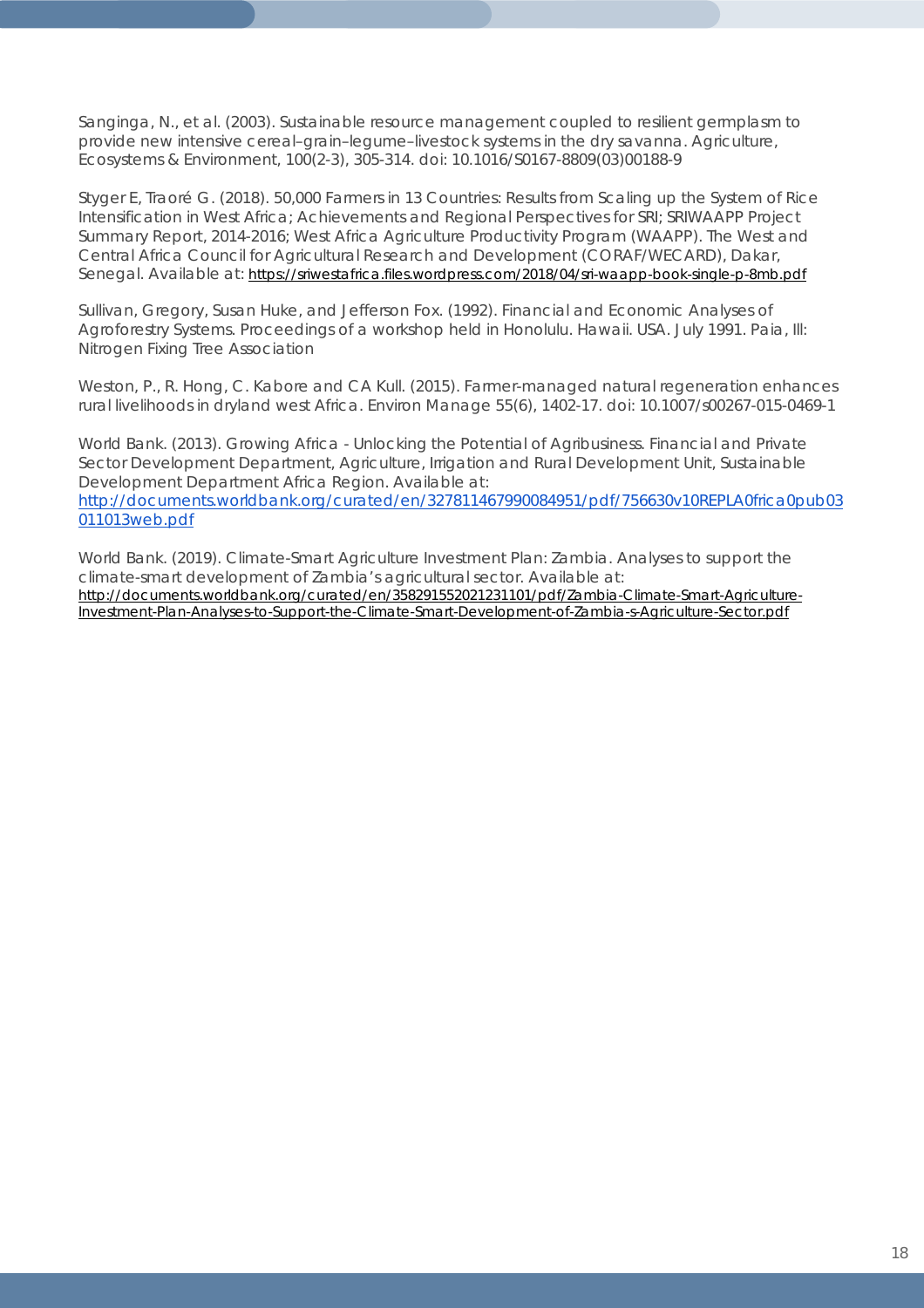# **8. ANNEX**

 $\overline{a}$ 

#### 8.1 CLASSES OF INVESTORS

*Table 8.1: Three different classes of investors*

| <b>Type</b>                 | <b>Description</b>                                                                          | <b>Targeted</b><br><b>Investors</b>                                                         | <b>Estimated</b><br>amount<br>(US\$) | <b>Financial</b><br>instrument                                |
|-----------------------------|---------------------------------------------------------------------------------------------|---------------------------------------------------------------------------------------------|--------------------------------------|---------------------------------------------------------------|
| Commercial<br>investments   | Class A investors<br>- senior<br>Targets lower risk<br>and priority of                      | • Private investors<br>• Family offices<br>• Commercial impact<br>investors                 | 20 million                           | $\bullet$ Loans<br>$\bullet$ Equity<br>investments            |
|                             | returns                                                                                     | • Fund manager - EBID                                                                       | 10 million                           | $\bullet$ Loans<br>$\bullet$ Equity<br>investments            |
| Concessional<br>investments | <b>Class A investors</b><br>- mezzanine<br>Targets lower risk<br>and priority of<br>returns | • Development finance<br>institutions<br>· Public impact<br>investors                       | 20 million                           | $\bullet$ Loans<br>$\bullet$ Equity<br>investments            |
|                             | Class B investors<br>First-loss tranche                                                     | • ECOWAS resources                                                                          | 14 million                           | $\bullet$ Loans<br>• Equity<br>investments                    |
| Grants                      | Grant providers                                                                             | • ECOWAS Donors'<br>Group<br>• Other international<br>institutional donors &<br>foundations | 14 million                           | • Guarantees<br>$\bullet$ Technical<br>Assistance<br>facility |
|                             |                                                                                             | • ECOWAS resources                                                                          | 2 million                            |                                                               |
| Total                       |                                                                                             |                                                                                             | 80 million                           |                                                               |

#### 8.2 CSA PRACTICES AND TECHNOLOGIES

*Table 8.2.1 CSA assessment criteria for investment projects*

| Relevance to the local context                                                                                   | Evidence of the specific CSA appropriateness for the<br>respective agro-ecological zone                                                                                                   |  |  |  |
|------------------------------------------------------------------------------------------------------------------|-------------------------------------------------------------------------------------------------------------------------------------------------------------------------------------------|--|--|--|
| Economic impact: Sustainably increasing<br>agricultural productivity and incomes                                 | Productivity: Evidence of increased and less variable yields<br>Increased income: Reduced production costs (longer term) and<br>in some CSA cases, better prices for higher quality crops |  |  |  |
| Social impact: Adapting and building resilience<br>to climate change                                             | Resilience: Reduced risk and exposure to heat stress and extreme<br>weather events owing to better yields, increased and diversified<br>income; improved food security.                   |  |  |  |
| Environmental impact: Improving ecosystem<br>services and reducing and/or removing<br>greenhouse gases emissions | Climate change mitigation: Evidence of potential for CO2<br>sequestration/avoidance<br>Ecosystem services: Improved soil quality; evidence of increased<br>on-farm biodiversity           |  |  |  |
| Local market conditions                                                                                          | Availability of the technology <sup>9</sup> on local market<br>$\bullet$                                                                                                                  |  |  |  |

<span id="page-18-0"></span><sup>9</sup> For CSA purposes, technology is used in the broad understanding and includes: agricultural machinery and equipment, agricultural inputs, as well as the application of techniques to grow and harvest animal and vegetable products (https://www.britannica.com/technology/agricultural-technology).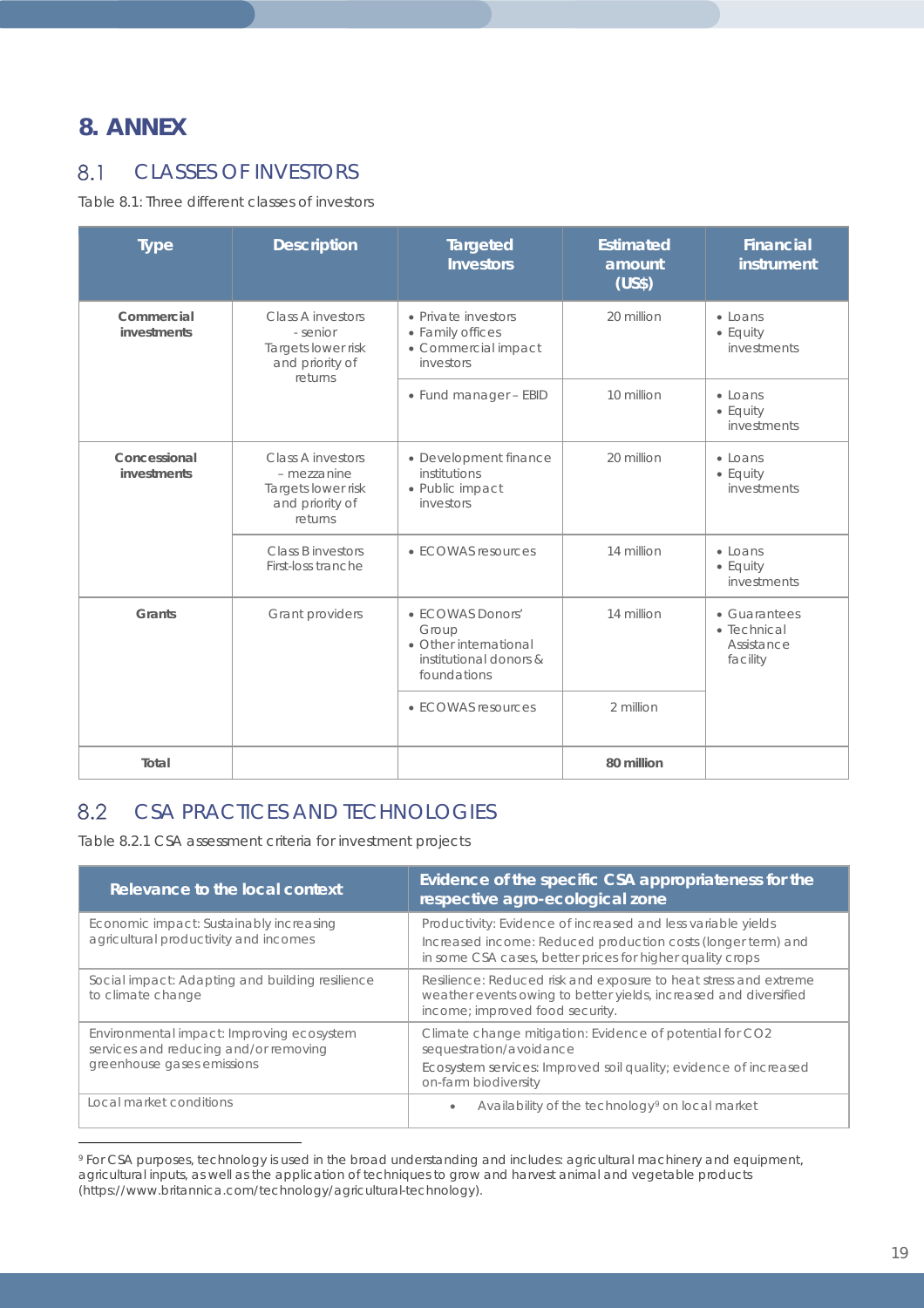|                                              | Current adoption levels in the region (indicating social<br>and cultural acceptability)           |
|----------------------------------------------|---------------------------------------------------------------------------------------------------|
|                                              | Short-term accessibility: Upfront investment required<br>(cost of technology on the local market) |
|                                              | Medium and long-term accessibility: Maintenance costs                                             |
| Feasibility of monitoring the implementation | Concrete proposal of how monitoring will be ensured                                               |

*Table 8.2.2 CSA Assessment Criteria for investment projects – examples and evidence*

| <b>CSAs Criteria and Evidence</b>                   |                                                                                                                                                                                                |                                                                                                                                                                                                     |                                                                                                                    |                                                                                                                                                                                                                                                              |                                                                                                                                                                                                         |  |  |
|-----------------------------------------------------|------------------------------------------------------------------------------------------------------------------------------------------------------------------------------------------------|-----------------------------------------------------------------------------------------------------------------------------------------------------------------------------------------------------|--------------------------------------------------------------------------------------------------------------------|--------------------------------------------------------------------------------------------------------------------------------------------------------------------------------------------------------------------------------------------------------------|---------------------------------------------------------------------------------------------------------------------------------------------------------------------------------------------------------|--|--|
|                                                     | Economic:<br>Productivity                                                                                                                                                                      | Economic:<br>Smallholder income                                                                                                                                                                     | <b>Social: Resilience</b>                                                                                          | Environmental:<br><b>Ecosystem services</b>                                                                                                                                                                                                                  | Environmental:<br><b>Mitigation potential</b>                                                                                                                                                           |  |  |
| Agroforestry                                        | Shown to increase<br>yields as well as<br>longer term<br>productivity. 50%<br>increase in cocoa<br>yield with<br>agroforestry (Cote<br>d'Ivoire) <sup>10</sup>                                 | Diversified income/<br>food sources. Can<br>reduce longer term<br>production costs.<br>Increased revenue by<br>26-73% (Mali). <sup>11</sup><br>Reduced food<br>insecurity by 25%<br>$(Zambia)^{12}$ | Increased food<br>security, increased<br>income stability.<br>Spreads crop climate<br>exposure risk. <sup>13</sup> | Improves water<br>infiltration and<br>prevents soil erosion.<br>Increased nitrogen in<br>$S$ oil. <sup>14</sup><br>Increases soil health<br>and reduces need for<br>synthetic fertilizer in<br>longer term. Increases<br>wildlife biodiversity <sup>15</sup> | Moderate to high<br>mitigation potential<br>through below and<br>above carbon stocks<br>and sequestration.<br>FMNR has potential of<br>220 TgCo2e/year over<br>150 million ha<br>globally <sup>16</sup> |  |  |
| Crop rotation                                       | Associated with<br>increased<br>productivity and<br>yields. <sup>17</sup> Maize yields<br>up to 2.3 times<br>higher than<br>conventional<br>(Nigeria) <sup>18</sup>                            | Increase in income<br>stability. Gross income<br>increased $50 - 70$ %<br>than continuous<br>maize (Nigeria) <sup>19</sup>                                                                          | Increased food<br>security and income<br>diversification<br>Reduces exposure to<br>climate risk.                   | Reduces soil erosion.<br>Increases water and<br>nutrient use<br>efficiency.<br>Increases soil<br>biodiversity and soil<br>health. Additional<br>fixed nitrogen at a<br>value of US\$ 44 million<br>a year (Nigeria) <sup>20</sup>                            | Promotes efficient use<br>of nitrogen fertilizer<br>and thus reduces<br>nitrogen-based<br>fertilizer emissions.<br>Maintains/improves<br>soil carbon stock                                              |  |  |
| Drip irrigation                                     | Shown to increase<br>yields                                                                                                                                                                    | Increased revenues                                                                                                                                                                                  | Increased resilience<br>to drought. Increased<br>water use efficiency                                              | Can prevent soil<br>erosion through<br>limiting runoff                                                                                                                                                                                                       | Little potential.<br>Possibly lower<br>synthetic fertilizer use<br>& emissions/<br>improved soil carbon<br>stock                                                                                        |  |  |
| Improved<br>seeds<br>(drought<br>tolerant<br>maize) | Associated with<br>higher yields,<br>especially in dry<br>times, and<br>diminished season<br>fluctuations. Drought<br>resistant groundnut<br>improved yields by<br>30% (Senegal) <sup>21</sup> | Increased income.<br>Full replacement to<br>drought tolerant<br>maize can take 0.9 m<br>people out of poverty<br>(Nigeria) <sup>22</sup>                                                            | Increased food<br>security. Increased<br>stability in times of<br>drought                                          | Reduced soil erosion.<br>Can help improve soil<br>health                                                                                                                                                                                                     | Little potential.<br>Possibly lower<br>synthetic fertilizer use<br>& emissions/<br>improved soil carbon<br>stock                                                                                        |  |  |

 $\overline{a}$ <sup>10</sup> FAO; ICRISAT; CIAT (Cote d'Ivoire), 2018

- <span id="page-19-4"></span><sup>14</sup> Cooper et al., 2013
- <span id="page-19-5"></span><sup>15</sup> Bayala et al., 2014
- <span id="page-19-6"></span><sup>16</sup> Griscom et al., 2017
- <span id="page-19-7"></span>17Ng'ang'a et al., 2017

<span id="page-19-8"></span><sup>18</sup> FAO, 2016

<span id="page-19-9"></span><sup>19</sup> Sanginga et al., 2003

<span id="page-19-10"></span><sup>20</sup> Sanginga et al., 2003

<span id="page-19-11"></span><sup>21</sup> CIAT; BFS/USAID, 2016

<span id="page-19-12"></span><sup>22</sup> La Rovere et al., 2010

<span id="page-19-1"></span><span id="page-19-0"></span><sup>11</sup> Faye, 2010

<span id="page-19-2"></span><sup>12</sup> World Bank, 2019

<span id="page-19-3"></span><sup>13</sup> Cooper et al., 2013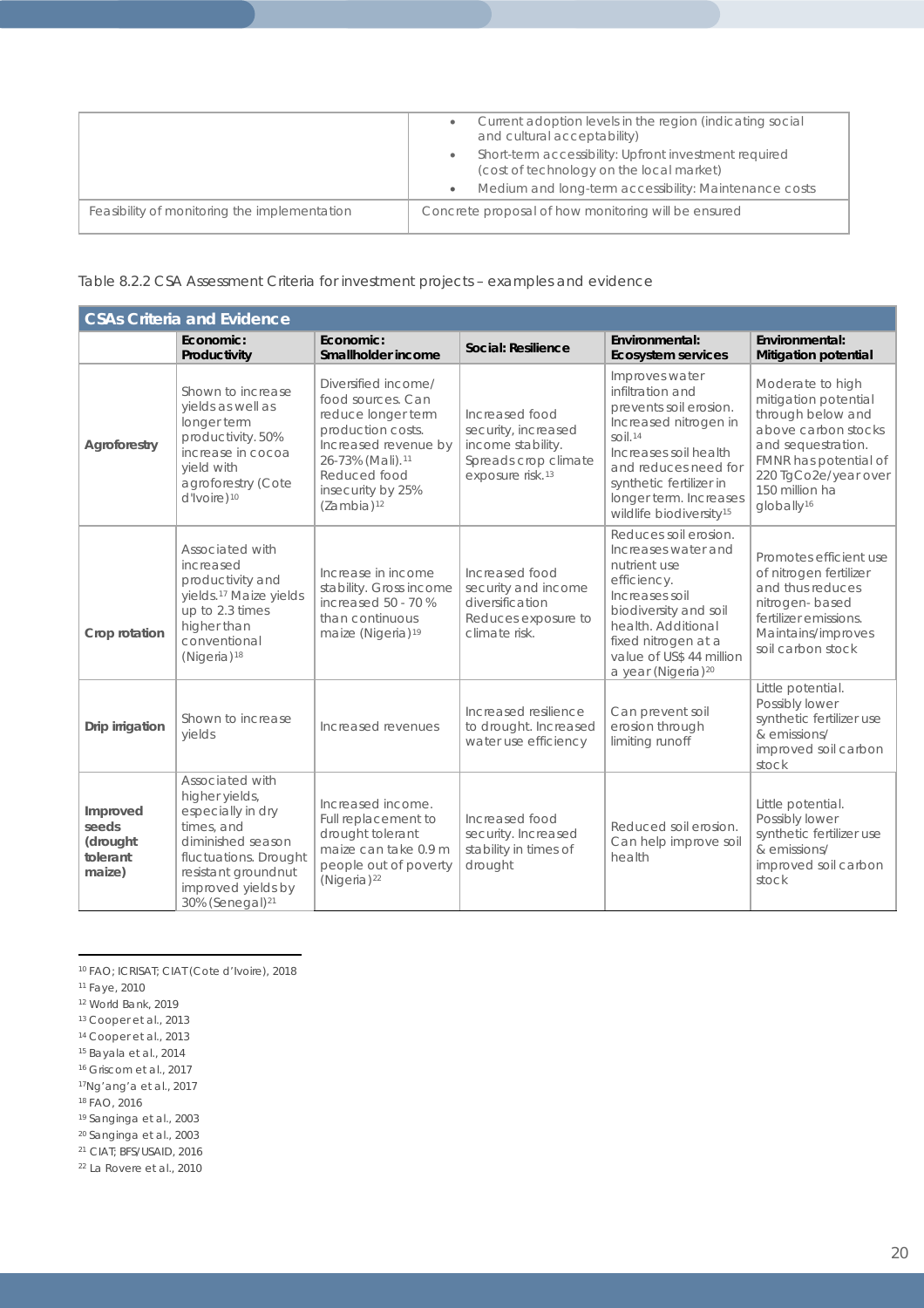| Organic<br>manure/<br>compost     | Shown to increase<br>horticulture yields<br>and improve<br>productivity of rice,<br>maize, cereals in<br>West Africa | Increased income<br>from improved quality<br>produce and<br>reduced production<br>costs (less inputs) | Enhanced soil quality,<br>improved soil water<br>retention. Improved<br>soil fertility | Improved soil<br>biodiversity. Reduced<br>soil erosion | Reduces nitrogen-<br>based fertilizer<br>emissions from<br>reduced use.<br>Contributes to<br>reducing methane<br>emissions through<br>aerobic<br>decomposition.<br>Maintains soil carbon<br>sinks |
|-----------------------------------|----------------------------------------------------------------------------------------------------------------------|-------------------------------------------------------------------------------------------------------|----------------------------------------------------------------------------------------|--------------------------------------------------------|---------------------------------------------------------------------------------------------------------------------------------------------------------------------------------------------------|
| System of rice<br>intensification | Increased yields.<br>100% increase in<br>areas of Benin <sup>23</sup>                                                | Increased income<br>compared to<br>conventional<br>practices                                          | Increased food<br>security. Promotes<br>efficient water use.<br>Improves soil health   | Can reduce soil<br>erosion                             | Potential to reduce<br>methane emissions<br>associated with rice<br>fields. Mitigation<br>potential at 265<br>TgCo2e/year<br>globally <sup>24</sup>                                               |

|                                                     | <b>CSA Criteria and Evidence (cont)</b>                                                                                                                                  |                                              |                                                                                                                                                              |                                                                                                                                             |                                                   |                                                                       |                                                                                                                                                          |  |
|-----------------------------------------------------|--------------------------------------------------------------------------------------------------------------------------------------------------------------------------|----------------------------------------------|--------------------------------------------------------------------------------------------------------------------------------------------------------------|---------------------------------------------------------------------------------------------------------------------------------------------|---------------------------------------------------|-----------------------------------------------------------------------|----------------------------------------------------------------------------------------------------------------------------------------------------------|--|
|                                                     | Zones/crops<br>relevant                                                                                                                                                  | Market<br>availability                       | Current<br>adoption<br>levels                                                                                                                                | Upfront<br>investment<br>requirement                                                                                                        | Maintenance<br>costs                              | Monitoring<br>feasibility                                             | Other notes                                                                                                                                              |  |
| Agroforestry                                        | Relevant for<br>both extreme<br>wet & dry<br>conditions.<br>Millet, maize,<br>sorghum,<br>coffee, shea,<br>cashew, nut,<br>fodder.<br>Faidherbia<br>albida <sup>25</sup> | Access to<br>saplings can<br>be a constraint | Medium-high<br>rates in West<br>Africa. Farmer<br>managed<br>natural<br>regeneration<br>(FMNR)<br>particularly<br>prevalent in<br>Sahelian<br>region/dryland | Most require<br>TA for<br>adequate<br>deployment.<br>Can be<br>capital<br>intensive.<br>FMNR offers a<br>low-cost<br>agroforestry<br>system | Depends on<br>agroforestry<br>system used         | Possibly<br>limited,<br>especially<br>tracking forests<br>in drylands | Awareness<br>and<br>information<br>essential for<br>adoption at<br>the smallholder<br>farm level.<br><b>FMNR</b> in some<br>places already<br>being used |  |
| Crop rotation                                       | Temperate,<br>sub-tropical<br>rain fed and<br>irrigated land.<br>Maize.<br>lequmes, and<br>arain                                                                         | N/A                                          | Low-medium<br>in Benin, Cote<br>d'Ivoire, the<br>Gambia. <sup>26</sup><br>Higher rates in<br>Nigeria <sup>27</sup>                                           | N/A                                                                                                                                         | Limited<br>information                            | Limited<br>information                                                |                                                                                                                                                          |  |
| Drip irrigation                                     | Regions with<br>projected<br>water<br>scarcity/Dry or<br>drought prone                                                                                                   | N/A                                          | Low adoption<br>rates with<br>smallholder<br>farmers. High<br>rates of<br>"disadoption"                                                                      | Associated<br>with high<br>upfront/installa<br>tion costs. TA<br>support<br>necessary                                                       | Maintenance<br>for irrigation<br>system<br>needed | Higher<br>feasibility                                                 |                                                                                                                                                          |  |
| Improved<br>seeds<br>(drought<br>tolerant<br>maize) | Drought<br>prone/threate<br>ned regions.<br>Maize as well<br>as other crops                                                                                              | Often limited<br>access to<br>seeds          | High levels in<br>areas with<br>seed<br>programs/<br>seeds being<br>distributed                                                                              | Seeds can be<br>of high or<br>unaffordable<br>costs. 360<br>US\$/t/year<br>(Nigeria) <sup>28</sup>                                          | Annual seed<br>purchase                           | Can be<br>monitored                                                   | Common<br>barriers to<br>uptake:<br>accessibility,<br>inadequate<br>info,<br>affordability &<br>negative<br>perception                                   |  |

 $\overline{a}$ <sup>23</sup> Styger, 2018

<span id="page-20-0"></span><sup>24</sup> Griscom et al., 2017

<span id="page-20-2"></span><span id="page-20-1"></span><sup>25</sup> Place et al., 2015

<span id="page-20-3"></span><sup>26</sup> FAO; ICRISAT; CIAT, 2018

<span id="page-20-4"></span><sup>27</sup> Sanginga et al., 2003

<span id="page-20-5"></span><sup>28</sup> La Rovere et al., 2010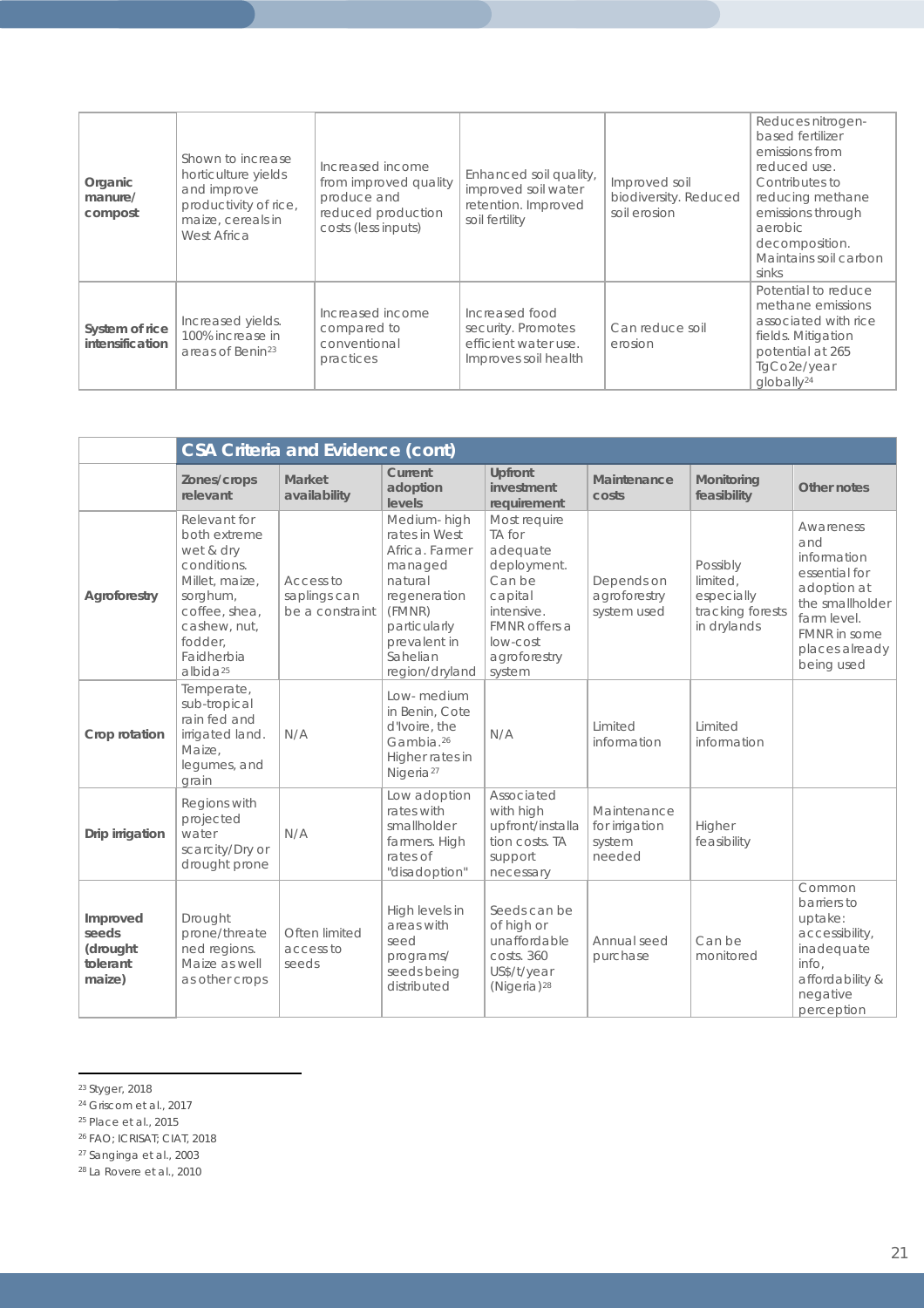| Organic<br>manure/<br>compost              | Rice,<br>vegetables,<br>maize, cereals,<br>grains | N/A | High with<br>vegetable<br>growing/<br>horticulture                                              | Little upfront<br>costs<br>associated                                                                                    | Little                   | Can be<br>monitored | Maize and<br>sorghum saw<br>increase in<br>productivity by<br>0.76 ton per<br>hectare <sup>29</sup> |
|--------------------------------------------|---------------------------------------------------|-----|-------------------------------------------------------------------------------------------------|--------------------------------------------------------------------------------------------------------------------------|--------------------------|---------------------|-----------------------------------------------------------------------------------------------------|
| System of rice<br>intensification<br>(SRI) | Rainfed or<br>irrigated rice<br>fields            | N/A | Medium rates<br>of adoption.<br>SRI West Africa<br>Program<br>helped<br>disseminate<br>practice | High<br>production<br>costs. 846<br>US\$/hectare<br>compared to<br>$634$ for<br>conventional)<br>$(Benin)$ <sup>30</sup> | With each new<br>harvest | Can be<br>monitored | Less inputs in<br>general are<br>needed                                                             |

#### 8.3 COMPARABLE INSTRUMENTS

To understand the current field of agricultural funds and the Fund's market positioning, 24 instruments were examined. Table 8.3.1 contains information on the top 5 most comparable instruments along with a comparison to WAICSA. Table 8.3.2 is a list of all 24 instruments reviewed. *Table 8.3.1: Top 5 Most Comparable Instruments*

| <b>Similar</b><br><b>Instruments</b>                          | <b>Description</b>                                                                                                                                                                                                                | Comparison                                                                                                                      |
|---------------------------------------------------------------|-----------------------------------------------------------------------------------------------------------------------------------------------------------------------------------------------------------------------------------|---------------------------------------------------------------------------------------------------------------------------------|
| Africa Agriculture<br>and Trade<br>Investment Fund<br>(AATIF) | Invests across the entire agricultural value chain in Africa,<br>targeting small, medium, and large-scale farms and<br>agribusinesses. <sup>1</sup>                                                                               | Products include general social<br>and environmental components<br>but does not specifically focus on<br>climate or CSA         |
| Agri-Business<br>Capital (ABC) Fund                           | Initiated by IFAD with EU, ACP, Luxembourg & AGRA. Provides<br>loans and equity investments to rural SMEs, farmers'<br>organizations, and rural financial institutions. Particular focus on<br>youth. <sup>1</sup>                | Does not contain a CSA<br>component/ TA. Global in scope                                                                        |
| The Moringa Fund                                              | Equity-only direct investment fund with an agroforestry TA<br>facility with goal of removing barriers to agroforestry system<br>development. Investments must comply to high environmental<br>standards. <sup>1</sup>             | Focus on agroforestry. No specific<br>CSA conditionality. Large ticket<br>size (4-10 million US\$). Global in<br>scope          |
| Smallholder Finance<br>Facility (SFF)                         | Managed by FMO and IDH. Offers support for investments in<br>crucial value chains. Provides TA, grants and debt to promote<br>good agricultural practices. <sup>1</sup>                                                           | Minimum ticket size US\$ 1 million.<br>Main region is Latin America but<br>with projects in West Africa                         |
| Agri3 Fund                                                    | Main objective to catalyse private funds for deforestation-free<br>agriculture. Targets smallholders through banks, agribusiness<br>and local governments. Main project geographies include<br>Indonesia and Brazil. <sup>1</sup> | Includes a sustainable land use<br>component but does not<br>specifically target WCA region.<br>Ticket size over US\$ 1 million |
| Dutch Fund for<br>Climate and<br>Development<br>(DFCD)        | A partnership between WWF, SNV and FMO to finance<br>climate-relevant projects and TA in developing countries (1/4<br>going to LDC), with one investment theme being land use/<br>CSA. <sup>1</sup>                               | The fund targets larger ticket sizes.<br>Global in scope                                                                        |

<span id="page-21-1"></span><span id="page-21-0"></span> $\overline{a}$ <sup>29</sup> Bayala et al., 2011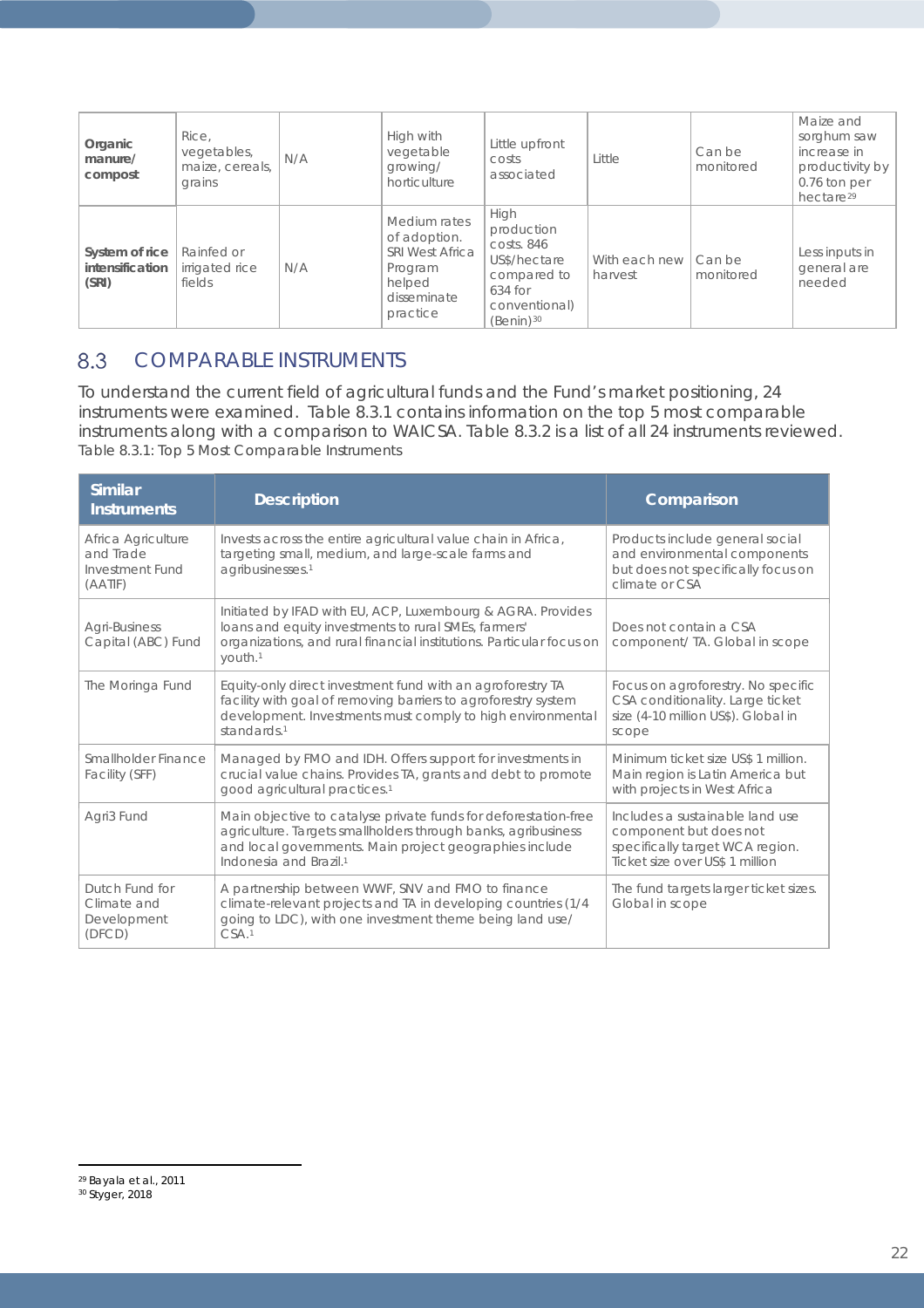# *Table 8.3.2: Full list of comparable instruments reviewed*

| <b>Instrument</b><br>name                                            | Geographic<br>focus                      | <b>Type</b>                                   | <b>Ticket size</b>                     | <b>Technical</b><br><b>Assistance</b> | Small-<br>holders   | <b>Sustainable</b><br>land use<br>focus | <b>CSA</b><br>component       |
|----------------------------------------------------------------------|------------------------------------------|-----------------------------------------------|----------------------------------------|---------------------------------------|---------------------|-----------------------------------------|-------------------------------|
| &Green Fund                                                          | Global (tropical<br>forests)             | Fund                                          | US\$ 10-15m                            |                                       |                     |                                         |                               |
| African<br>Agriculture Fund<br>(AAF)                                 | Africa<br>(continental)                  | Fund                                          | US\$ 5-24m                             |                                       |                     |                                         |                               |
| AAF SME Fund                                                         | Africa<br>(continental)                  | Fund                                          | US\$ 150k-<br>4m                       |                                       |                     |                                         |                               |
| Africa Agriculture<br>and Trade<br>Investment Fund<br>(AATIF)        | Africa<br>(continental)                  | Fund                                          | US\$ 5-30m                             |                                       | Grants<br>for TA    |                                         |                               |
| Africa Enterprise<br>Challenge Fund<br>(Agribusiness<br>window)      | Sub-Saharan<br>Africa                    | Fund/ Grants for<br>winners of<br>competition | US\$ 250k-<br>1.5m                     |                                       |                     |                                         | <b>Mentions</b><br><b>CSA</b> |
| Africa Food<br>Security Fund<br>(AFSF)                               | Africa<br>(continental)                  | Fund                                          | <b>US\$ 2-8m</b>                       |                                       |                     |                                         |                               |
| AgDevCo                                                              | Sub-Saharan<br>Africa                    | Fund/working<br>capital                       | <b>US\$ 100k-</b><br>10 <sub>m</sub>   |                                       | Up to<br>800k       |                                         |                               |
| Agri3 Fund                                                           | Global (Brazil,<br>Indonesia mostly)     | Fund                                          | US\$ 2-15m/<br>$5-25m$                 |                                       |                     |                                         |                               |
| Agri-Business<br>Capital (ABC)<br>Fund                               | Africa, South<br>America & Asia          | Fund                                          | <b>EUR 25k-</b><br>1m/ up to<br>EUR 5m |                                       |                     |                                         |                               |
| AgriFl                                                               | Africa, Latin<br>America & Asia          |                                               | <b>EUR 1-5m</b>                        |                                       |                     |                                         |                               |
| Agri-Vie Fund                                                        | Africa<br>(continental)                  | Fund                                          | US\$ ~6m                               |                                       |                     |                                         |                               |
| Beira Agricultural<br><b>Growth Coorditor</b><br>Catalytic Fund      | Mozambique                               | Fund                                          | US\$ 50-500k                           | Grants for<br><b>TA</b>               | Support<br>facility |                                         |                               |
| Climate-Smart<br>Lending Platform<br>(CSLP)                          | East Africa                              | Platform                                      | N/A                                    |                                       |                     |                                         |                               |
| Dutch Fund for<br>Climate and<br>Development<br>(DFCD)               | Global                                   | Fund                                          | N/A                                    |                                       |                     |                                         | <b>Mentions</b><br><b>CSA</b> |
| <b>Food Securities</b><br>Fund                                       | Global                                   | Fund                                          | N/A                                    |                                       |                     | Conditional<br>products                 | <b>Mentions</b><br><b>CSA</b> |
| Global<br>Agriculture and<br><b>Food Security</b><br>Program (GAFSP) | Lowest income<br>countries               | Facility                                      | N/A                                    |                                       |                     |                                         | Climate<br>component          |
| <b>IDH Farmift Fund</b>                                              | Africa<br>(continental)                  | <b>Fund</b>                                   |                                        |                                       |                     |                                         | Climate<br>component          |
| The Moringa Fund                                                     | Latin America &<br>Sub-Saharan<br>Africa | Fund                                          | EUR 4-10m                              |                                       |                     |                                         | Agroforestry                  |
| Partnerships for<br>Forest                                           | Africa, Latin<br>America & Asia          | N/A                                           | N/A                                    |                                       |                     |                                         |                               |
| Private<br>Agricultural<br>Sector Support<br>(PASS)                  | Tanzania                                 | Facility                                      | N/A                                    |                                       |                     |                                         |                               |
| R4 Rural<br>Resilience<br>Initative                                  | Sub-Saharan<br>Africa                    | Insurance/<br>microcredit                     | N/A                                    |                                       |                     |                                         |                               |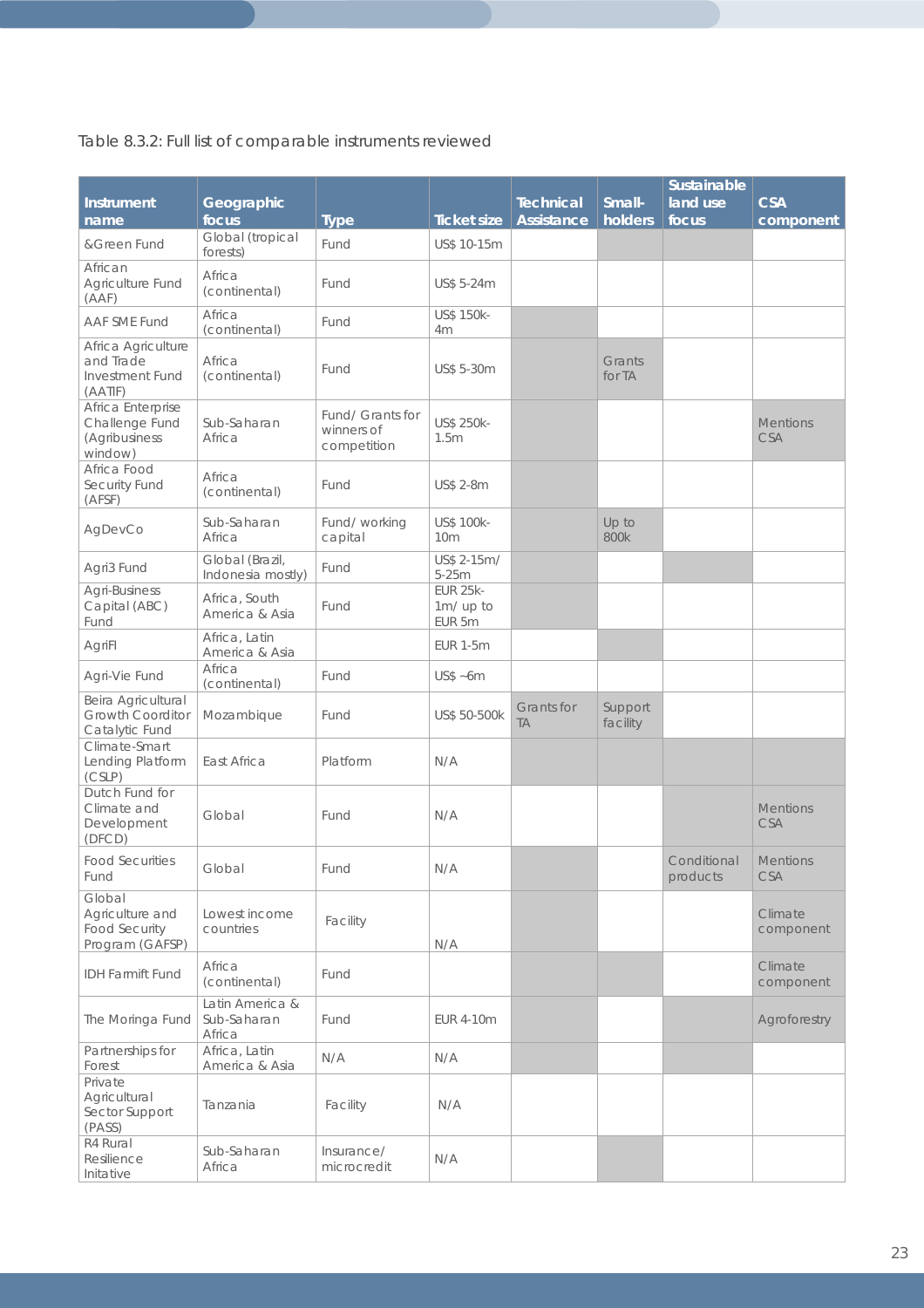| Smallholder<br><b>Finance Facility</b><br>(SFF)             | Africa, Latin<br>America & Asia | Facility                | US\$ 2-10m |  | Good<br>practices |  |
|-------------------------------------------------------------|---------------------------------|-------------------------|------------|--|-------------------|--|
| Solidaridad                                                 | Global                          | Accelerator             |            |  |                   |  |
| Tropical<br>Landscapes<br><b>Finance Facility</b><br>(TLFF) | Indonesia                       | Fund/<br>Securitization | N/A        |  |                   |  |

### 8.4 APPROACH FOR MAPPING OUT THE 15 ECOWAS COUNTRIES BY VULNERABILITY, CONDUCIVENESS AND AREA OF AGRICULTURE LAND FARMED BY SMALLHOLDERS

The analysis covers all the 15 ECOWAS Member States.

For each of them we assessed three compounded indicators: (a) the level of vulnerability to climate change and need of the country to adapt (the higher the vulnerability, the higher the priority), (b) the conduciveness of the environment and (c) the "market size". Sub-indicators used for each of the dimensions are illustrated in the sections below.

(a) The compound indicator "**Climate vulnerability and need**" was derived from the following formula:

Climate vulnerability and need =  $ROUND(VR * 0.4 + CrAg * 0.2 + CrD * 0.2 + OrAg * 0.2)$ 

| Variable                                                                           | <b>Description</b>                                                                                                                                                                                                                                                                                                                                                                                                                                             |
|------------------------------------------------------------------------------------|----------------------------------------------------------------------------------------------------------------------------------------------------------------------------------------------------------------------------------------------------------------------------------------------------------------------------------------------------------------------------------------------------------------------------------------------------------------|
| VR = Vulnerability to climate change<br>and readiness to improve resilience        | The Notre Dame-Global Adaptation Index (ND-GAIN) Country Index is a free<br>opensource index that summarizes a country's vulnerability to climate change and other<br>global challenges in combination with its readiness to improve resilience. Source:                                                                                                                                                                                                       |
|                                                                                    | https://gain.nd.edu/our-work/country-index/                                                                                                                                                                                                                                                                                                                                                                                                                    |
| CrAq = Private/commercial credit to<br>agriculture                                 | The FAO Credit to Agriculture dataset provides national data for over 100 countries on<br>the amount of loans provided by the private/commercial banking sector to producers in<br>agriculture, forestry and fisheries, including household producers, cooperatives, and<br>agro-businesses. For this analysis, we used the latest data available showing the share of<br>total credit provided to agriculture. Source: http://www.fao.org/faostat/en/#data/IC |
| $CrD = Credit$ demand from rural<br>population for farm-focused<br>investments     | The World Bank Global Findex Database 2017 is a comprehensive dataset on how adults<br>save, borrow, make payments, and manage risk. Our analysis used the dataset on the<br>percentage of respondents who report borrowing any money to start, operate, or<br>expand a farm or business in the past 12 months, in rural areas (% age 15+). Source:<br>https://globalfindex.worldbank.org/                                                                     |
| OrAg = Rates of adoption of CSA -<br>Agriculture area under organic<br>agriculture | The FAOSTAT Land Use domain contains data on forty-seven categories of land use,<br>irrigation and agricultural practices. Our indicator used the dataset on the agriculture<br>area under organic agriculture per 1000 ha. Source:<br>http://www.fao.org/faostat/en/#data/RL                                                                                                                                                                                  |

(b) The compound indicator "**Conducive environment**" was derived from the following formula:

 $Conductive$  environment =  $ROUND(Finance * 0.4 + Seeds * 0.3 + Water * 0.3)$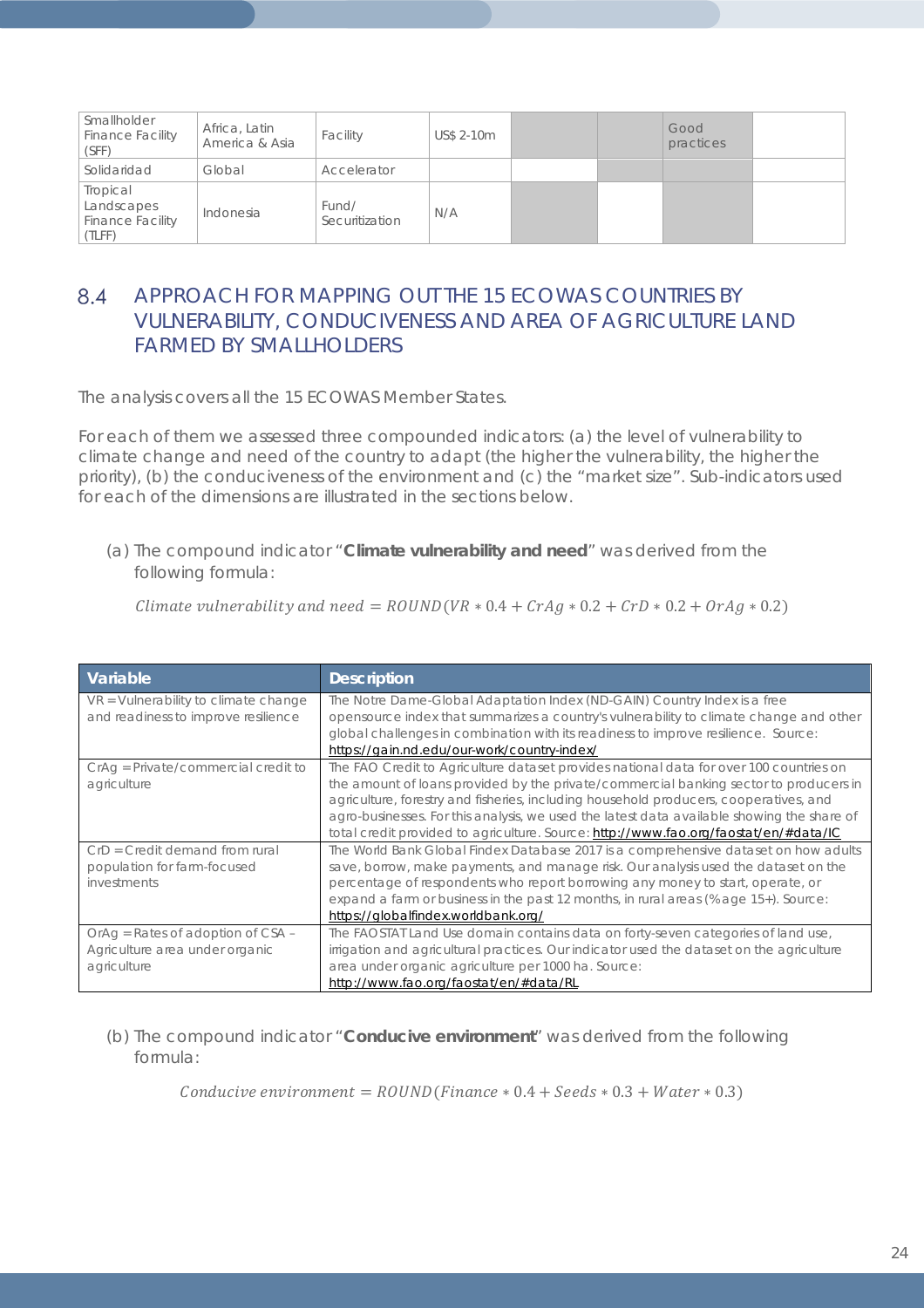| Variable                                                               | <b>Description</b>                                                                                                                                                                                                                                                                                         |
|------------------------------------------------------------------------|------------------------------------------------------------------------------------------------------------------------------------------------------------------------------------------------------------------------------------------------------------------------------------------------------------|
| Finance = access to financial services<br>for agricultural enterprises | The World Bank Enabling the Business of Agriculture (EBA) Finance indicators measure<br>the quality of laws and regulations that promote access to financial services and<br>support the development of agricultural enterprises. Source:<br>http://eba.worldbank.org/en/data/exploretopics/finance        |
| Seeds = enabling production of<br>improved seeds                       | The World Bank Enabling the Business of Agriculture (EBA) Seed indicators measure<br>laws and regulations that support and promote the development, evaluation, and<br>release of improved seed varieties, as well as seed quality control. Source:<br>http://eba.worldbank.org/en/data/exploretopics/seed |
| Water = sustainable water resource<br>management                       | EBA Water indicators measure key legal elements that can be used to support<br>sustainable water resources management practices. Source:<br>http://eba.worldbank.org/en/data/exploretopics/water                                                                                                           |

c) **The "market size"** indicator is created to provide a measurement of potential beneficiaries of WAICSA. Our analysis is based on the area of agriculture land farmed by smallholders with landholdings smaller than 10ha (in thousands of ha). This indicator is used to determine the size of the bubbles in Figure 3. Source: [https://www.grain.org/article/entries/4929-hungry-for-land-small](https://www.grain.org/article/entries/4929-hungry-for-land-small-farmers-feed-the-world-with-less-than-a-quarter-of-all-farmland)[farmers-feed-the-world-with-less-than-a-quarter-of-all-farmland](https://www.grain.org/article/entries/4929-hungry-for-land-small-farmers-feed-the-world-with-less-than-a-quarter-of-all-farmland)

#### 8.5 QUANTITATIVE MODELLING ASSUMPTIONS AND RESULTS

The results presented in section 5.1. Quantitative modelling and in tables below are based on the following assumptions:

- (i) Loans interest rates and ticket size as summarized in Table 8.5.3 below;
- (ii) Capital contributions from different investors as summarized in Table 8.5.4: below;
- (iii) Management fees of 3% of the invested capital during the investment period (years 1 to 7) and 2% for the post-investment period.
- (iv) Rates of loan repayment of 95%;
- (v) Annual returns on equity investments of 8%.

### *Table 8.5.1: Internal rates of return for the baseline model scenario*

| Partner                                | <b>IRR</b> |
|----------------------------------------|------------|
| <b>Financing Facility</b>              | 0.7%       |
| Class A (average Senior and Mezzanine) | 5.1%       |
| Class B - ECOWAS                       | $-7.9%$    |
| Fund Manager - EBID                    | 3.7%       |

### *Table 8.5.2: Number of projects financed for the baseline model scenario*

| Number of projects financed                           | 72 |
|-------------------------------------------------------|----|
| Loans (Banks to Beneficiaries) - Indirect             | 40 |
| Loans (MFI to Beneficiaries) - Indirect               | 20 |
| Loans (WAICSA to Beneficiaries) - Direct              |    |
| Equity Investments (WAICSA to Beneficiaries) - Direct |    |

*Figure 8.5.1: Loan interest rates, ticket sizes and annual returns on equity investments*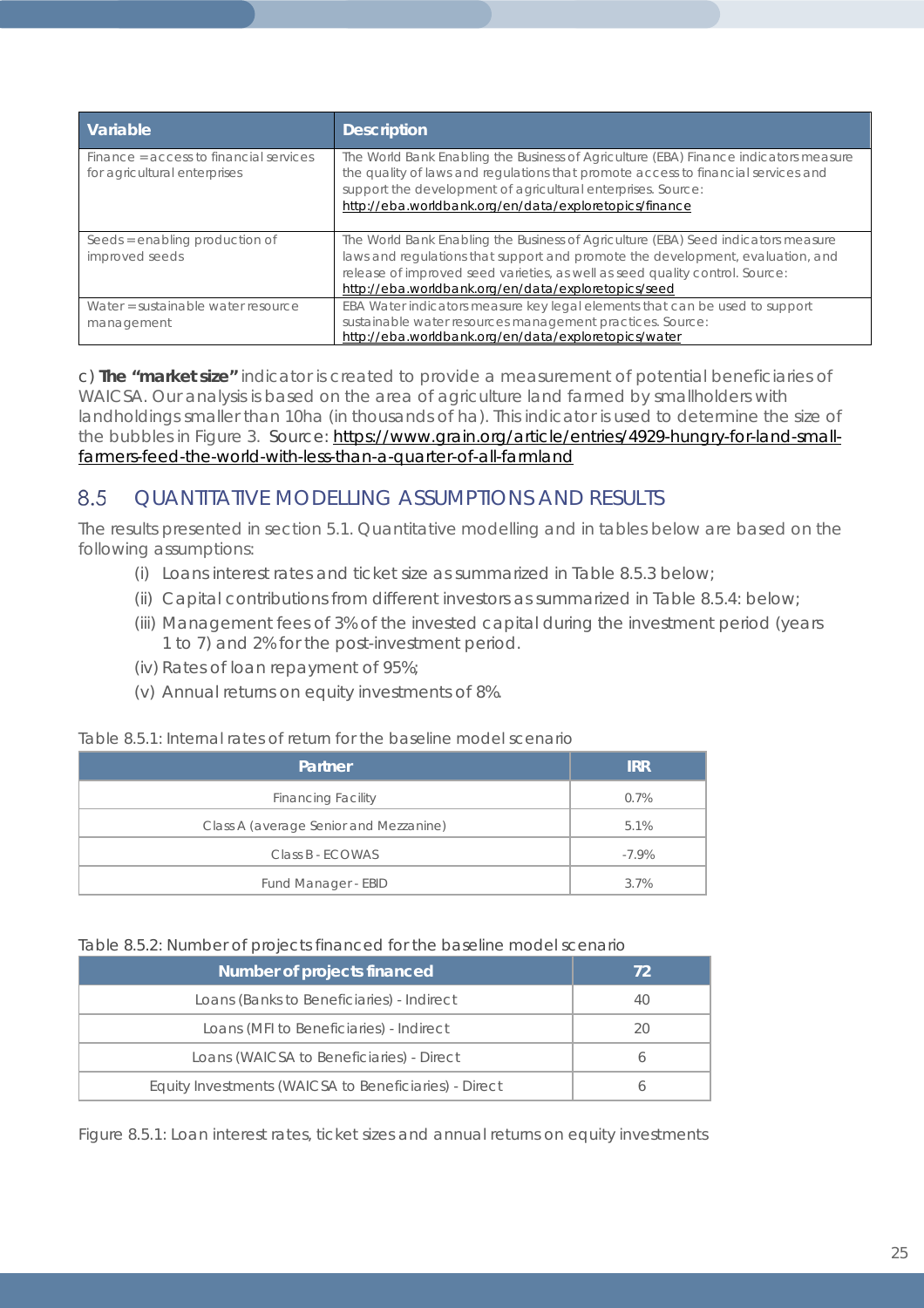# **Model assumptions: interest rates**



#### 8.6 APPROACH USED TO ASSESS THE ENVIRONMENTAL AND SOCIAL IMPACT OF WAICSA

During the completion of this report, no specific CSA practices had been prioritized by the proponents or Fund Manager. Moreover, the use and impact of CSA practices vary depending on agro-ecological region and crops, making it tremendously variable to determine which practices could or should be prioritized, particularly prior to understanding the interest of local farmer organizations and agribusinesses and to formulating priority areas for the project. Thus, based on data available and a desk review of studies of CSA in the region, and for the purpose of modeling WAICSA's potential socioeconomic and environmental impact, three possible CSA practices were selected by Lab analysts: (1) improved seeds (drought-tolerant maize); (2) agroforestry; and (3) system of rice intensification (SRI).Although a range of CSA practices exist and are used in West Africa, the adoption of these three specific practices have been more thoroughly documented than others, providing numbers for which Lab analysts could design a model to estimate WAICSA's possible impact.

Below are the figures estimated based on the total amount to be dispersed by WAICSA and the costs associated with implementing the three practices. Working backward in this way, analysts were able to determine how many hectares could be converted with the funds throughout the lifetime of WAICSA (as target geographies/areas had not been determined by proponents), by using estimated production costs associated with each practice. Production costs were derived from the desk review studies. In the case of agroforestry, the production costs found in three different sources were averaged to arrive at an approximate cost (US\$/hectare) (see Table 8.6.1).

### **Mitigation**

Although estimating mitigation potential for land use and agriculture is highly dependent on many factors, analysts used averages of cited mitigation potentials from five sources for agroforestry systems and one source for SRI (for over 12 countries in West Africa). Information for improved seeds was limited, mostly due to the fact that they do not offer much potential for mitigating greenhouse gas emissions. Agroforestry's potential lies in increased number of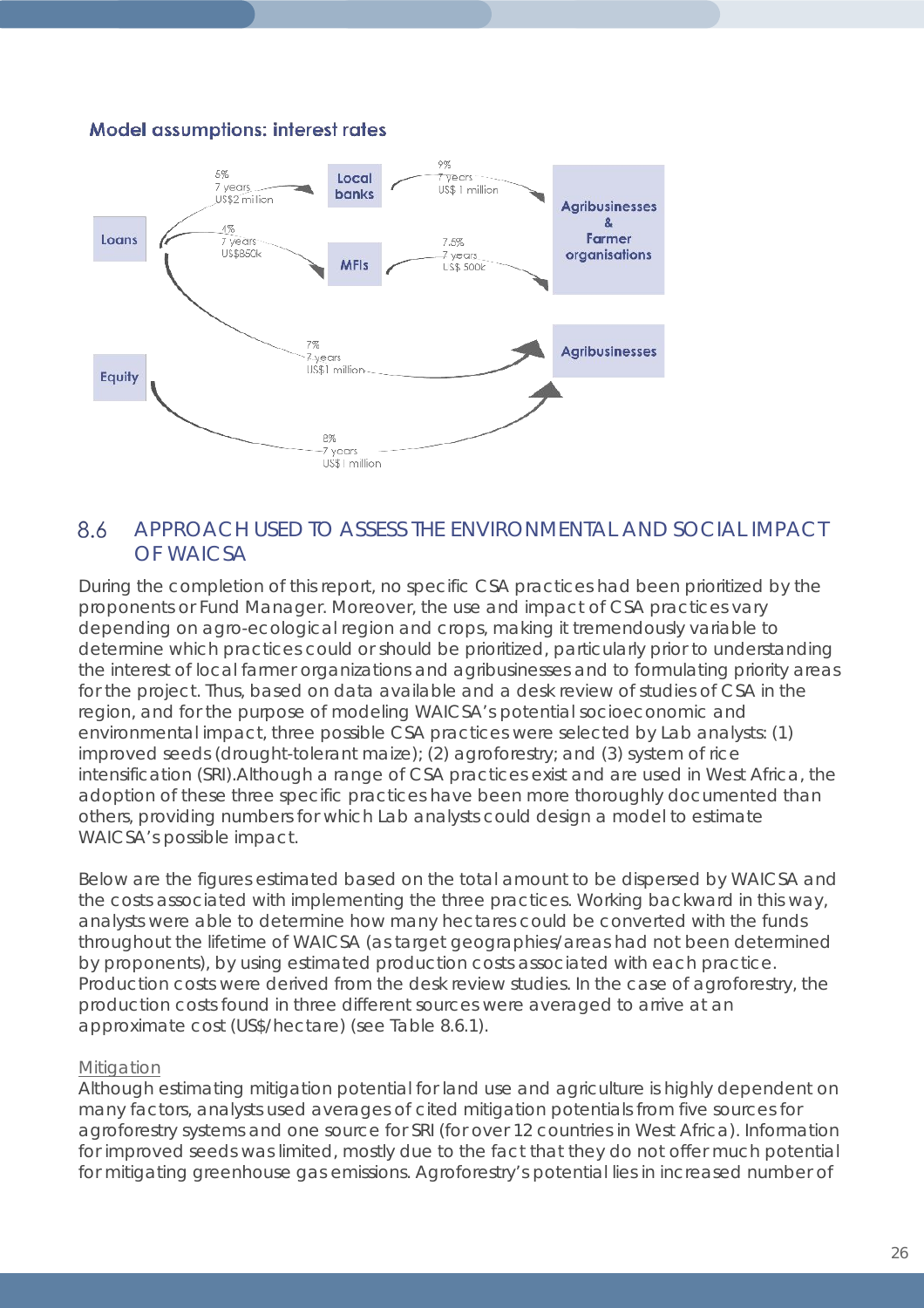trees and thus increased carbon sequestration. Rice fields under SRI as compared to conventional rice emits less methane. The numbers found for mitigation potential were then converted to t/CO2e/ha/year. Based on the amount of hectares that could be converted for each of the CSA practices, the Lab analysts arrived at a total amount of carbon dioxide potentially avoided with the three CSA practices. Analysts acknowledge that potential mitigation rates depend on the age of trees and forests and peak sequestration phases. To take this into consideration, averages of mitigation potential of the three different CSAs from various studies were used to estimate WAICSA's possible mitigation potential, which is based on the assumption that those 185,000 hectares will be converted to CSA practices after all the resources of the fund have been dispersed and used to convert plots to CSA.

### Socioeconomic & ecosystem adaptation

Climate resilience and socioeconomic adaptation to climate change is the ability to better absorb climate-related shocks, or to bounce back when these shocks hit. With climate change and more frequent extreme weather, smallholder farmers must find ways to adapt by using practices that result in reduced crop loss during extreme weather events (floods, droughts, etc.), diversified income, and enhanced soil health to avoid future losses. Climatesmart agricultural practices add to a farmer's resilience by allowing him/her to better absorb climate shocks, namely through increasing income, yields, and food security, or decreasing their income/yield variability in times of drought or flood (i.e. preventing additional losses during extreme weather). With this in mind, the main indicators used to measure the Fund's impact on smallholder adaptation and resilience include: income change; yield change; additional food; change in dietary diversity; yield variability; income variability, and ecosystem value.

It is important to note that depending on the CSA practice implemented, factors of climate resilience may differ. For instance, with agroforestry, smallholder farmers can diversify their crops and earn additional income for different crops than if a plot was solely used to produce one type of crop. Moreover, since trees are planted in agricultural plots, ground crops are more shaded and protected from heat in times of drought. In regard to improved seeds, depending on the crop, various climate benefits can be achieved. For the purpose of this modeling, seeds for drought-tolerant maize were selected, which, as the name suggests, provides farmers with a strain of maize that can withstand drought conditions that are more frequent with climate change. Being more drought tolerant means that farmers will not experience as great of losses during times of drought as compared to if they had used a more traditional type of maize.

| Economic/Production |          |                          |                 |  |  |  |  |  |
|---------------------|----------|--------------------------|-----------------|--|--|--|--|--|
|                     |          | Production costs (US/ha) | % Yield changes |  |  |  |  |  |
|                     | Source 1 | Source 2                 | Source 3        |  |  |  |  |  |
| Improved seeds      |          | n/a                      |                 |  |  |  |  |  |

*Table 8.6.1: Economic and production figures for CSA practices[31](#page-26-0)*

 $\overline{a}$ 

<span id="page-26-0"></span><sup>31</sup> Sources for economic/production figures: *Production costs:* Improved seeds: Ng'ang'a, et al., 2017 (implementation and maintenance costs, annually). Agroforestry: Source 1 costs: Reij et al., 2009 (agroforestry in zai, contour bunds in Burkina Faso); Source 2 costs: Reij et al., 2009 (FMNR with Faidherbia albida in Niger); Source 3 costs: Sullivan, 1992 (average of hypothetical costs in Nigeria). System of rice intensification: Styger, 2018 (average in Benin, the Gambia and Togo). *Percentage yield changes:* Improved seeds: (average of yield changes from three sources); Ng'ang'a et al., 2017; Magorokosho, 2006; CCAFS, 2019. Agroforestry (average of yield changes from six sources): Rosenstock et al., 2014; Boffa, 1999; Reij et al., 2009; FAO, ICRISAT, CIAT, 2018 (Cote d'Ivoire); Reij, & WInterbottom, 2015; Weston et al., 2015. System of rice intensification: Styger, 2018 (average of 12 countries in West Africa)